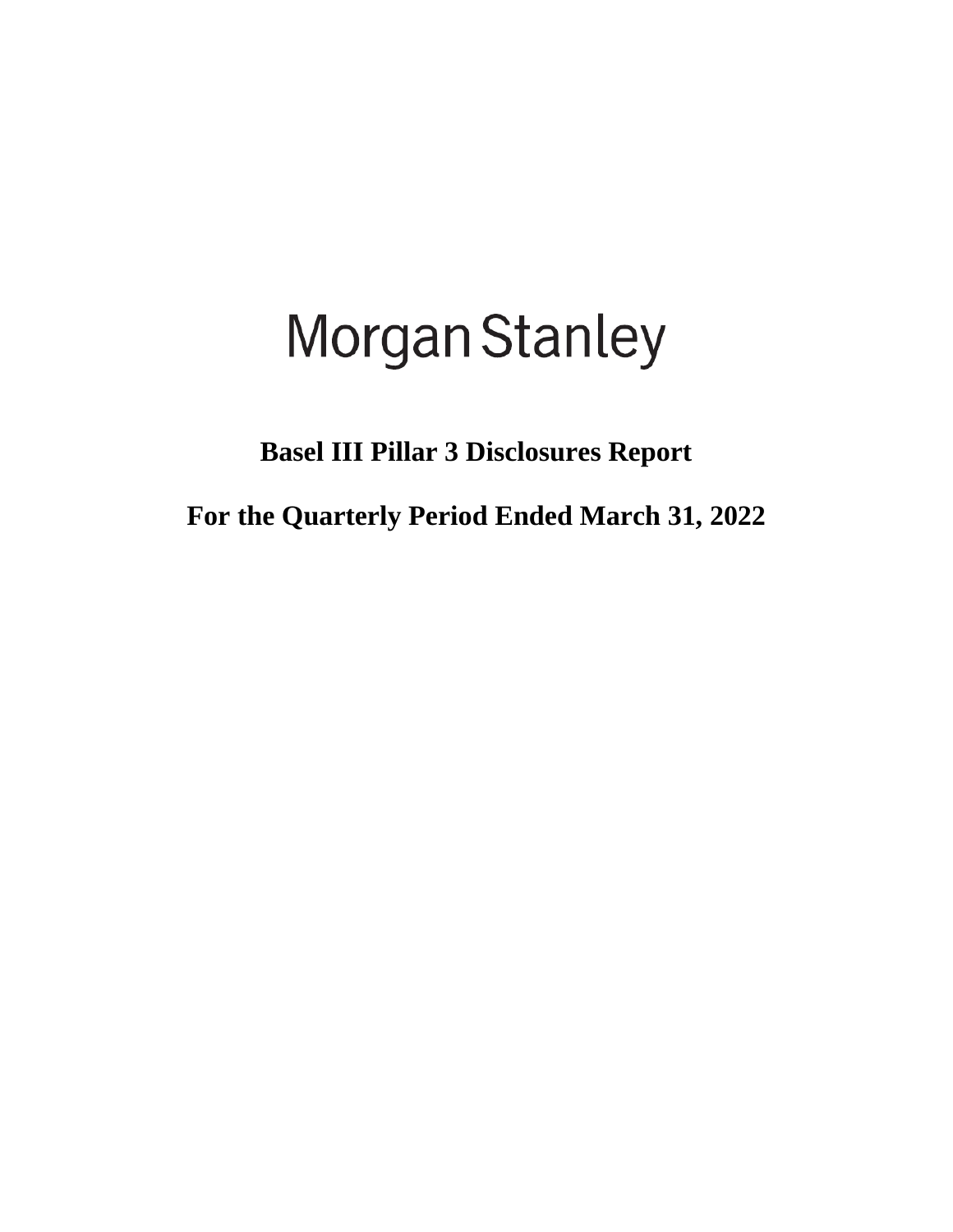# Morgan Stanley

# BASEL III PILLAR 3 DISCLOSURES REPORT

*For the quarterly period ended March 31, 2022*

|     | <b>Table of Contents</b>                                                                      | Page           |
|-----|-----------------------------------------------------------------------------------------------|----------------|
| 1   | Morgan Stanley                                                                                |                |
| 2   | Capital Framework                                                                             | 1              |
| 3   | Capital Structure                                                                             | $\overline{2}$ |
| 4   | Capital Adequacy                                                                              | $\overline{2}$ |
| 5   | Credit Risk                                                                                   | 5              |
| 5.1 | Credit Risk: General Disclosures                                                              | 5              |
| 5.2 | Credit Risk: General Disclosure for Allowance for Credit losses and Past due Loans            | 8              |
| 5.3 | Portfolios Subject to Internal Ratings-Based Risk-Based Capital Formulas                      | 8              |
| 5.4 | General Disclosure for Wholesale Counterparty Credit Risk of Derivative Contracts, Repo-Style |                |
|     | Transactions, and Eligible Margin Loans                                                       | 11             |
| 5.5 | <b>Credit Risk Mitigation</b>                                                                 | 13             |
| 6   | Equities Not Subject to Market Risk Capital Rule                                              | 14             |
| 7   | <b>Securitization Exposures</b>                                                               | 15             |
| 7.1 | Accounting and Valuation                                                                      | 16             |
| 7.2 | Securitization and Resecuritization Exposures in the Banking Book                             | 16             |
| 7.3 | Securitization and Resecuritization Exposures in the Trading Book                             | 18             |
| 8   | <b>Interest Rate Risk Sensitivity Analysis</b>                                                | 19             |
| 9   | <b>Market Risk</b>                                                                            | 19             |
| 9.1 | Model Methodology, Assumptions and Exposure Measures                                          | 20             |
| 9.2 | <b>Model Limitations</b>                                                                      | 21             |
| 9.3 | <b>Model Validation</b>                                                                       | 22             |
| 9.4 | <b>Regulatory VaR Backtesting</b>                                                             | 22             |
| 9.5 | <b>Covered Positions</b>                                                                      | 22             |
| 9.6 | <b>Stress Testing of Covered Positions</b>                                                    | 23             |
| 10  | <b>Operational Risk</b>                                                                       | 23             |
| 11  | Supplementary Leverage Ratio                                                                  | 24             |
| 12  | Disclosure Map                                                                                | 26             |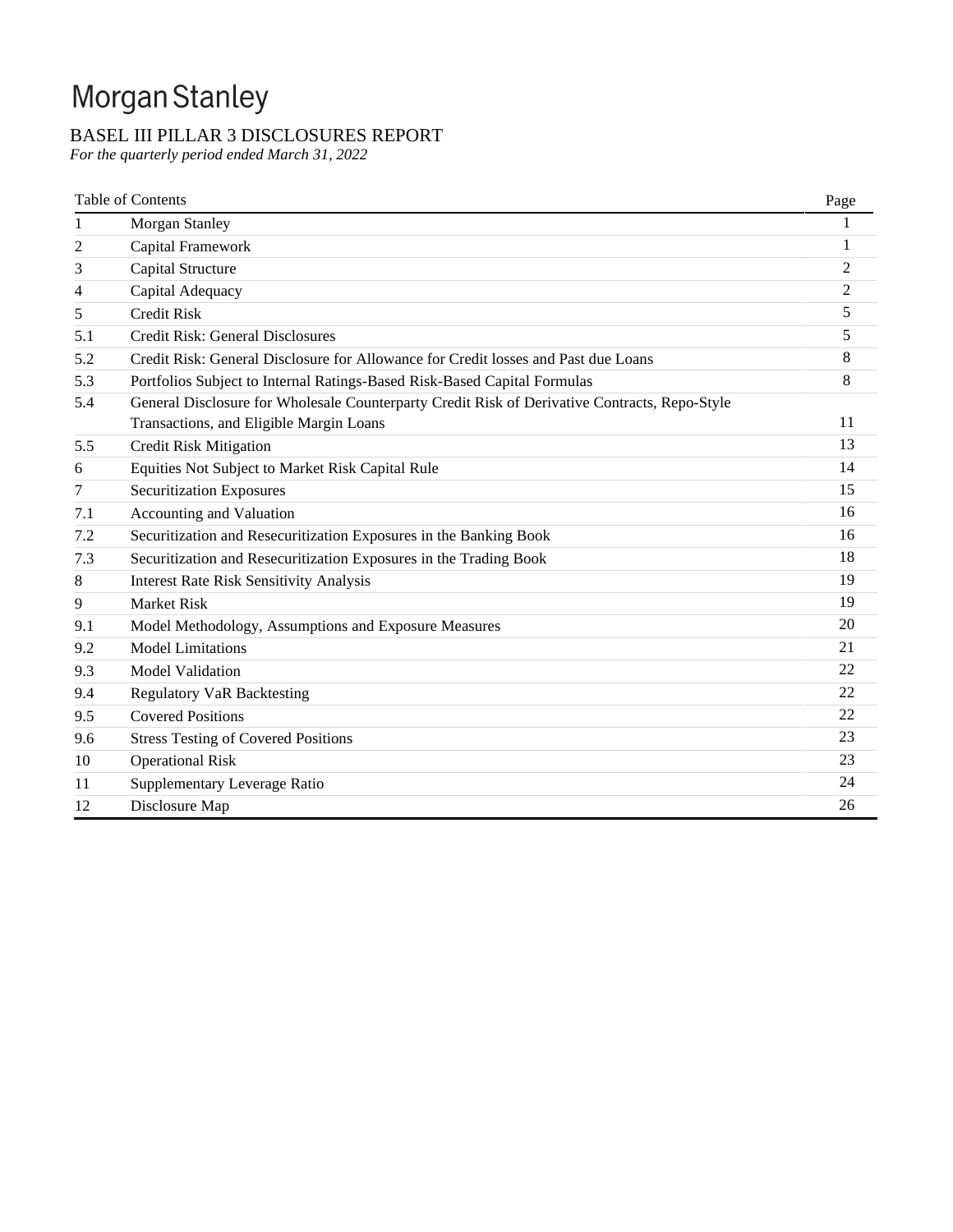# **1. Morgan Stanley**

Morgan Stanley is a global financial services firm that, through its subsidiaries and affiliates, provides a wide variety of products and services to a large and diversified group of clients and customers, including corporations, governments, institutions, and individuals. Unless the context otherwise requires, the terms "Morgan Stanley" or the "Firm" mean Morgan Stanley (the "Company") together with its consolidated subsidiaries.

Morgan Stanley was originally incorporated under the laws of the State of Delaware in 1981, and its predecessor companies date back to 1924. The Firm is a financial holding company under the Bank Holding Company Act of 1956, as amended (the "BHC Act"), and is subject to the regulation and oversight of the Board of Governors of the Federal Reserve System (the "Federal Reserve").

The Firm conducts its business from its headquarters in and around New York City, its regional offices and branches throughout the United States of America ("U.S."), and its principal offices in London, Tokyo, Hong Kong, and other world financial centers. The basis of consolidation for accounting and regulatory purposes is materially the same. The Federal Reserve establishes capital requirements for the Firm, including well-capitalized standards, and evaluates the Firm's compliance with such capital requirements. The Office of the Comptroller of the Currency (the "OCC") establishes similar capital requirements and standards for the Firm's U.S. bank subsidiaries Morgan Stanley Bank, National Association. ("MSBNA") and Morgan Stanley Private Bank, National Association. ("MSPBNA"), (collectively, "U.S. Bank Subsidiaries").

At March 31, 2022, the Firm's insurance subsidiaries surplus capital included in the total capital of the consolidated group was \$38 million. At March 31, 2022, none of the Firm's subsidiaries had capital less than the minimum required capital amount. For descriptions of the Firm's business, see "Business" in Part I, Item 1 of the 2021 Form 10-K.

#### *Russia and Ukraine War*

The Firm is monitoring the war in Ukraine and its impact on both the Ukrainian and Russian economies, as well as related impacts on other world economies and the financial markets. The Firm's direct exposure to both Russia and Ukraine is limited. The Firm is not entering any new business onshore in Russia and its activities in Russia are limited to helping the global clients address and close out pre-existing obligations.

# **2. Capital Framework**

In December 2010, the Basel Committee on Banking Supervision ("Basel Committee") established a new risk-based capital, leverage ratio, and liquidity framework, known as "Basel III." In July 2013, the U.S. banking regulators issued a final rule to implement many aspects of Basel III ("U.S. Basel III"). The Firm, MSBNA, and MSPBNA became subject to U.S. Basel III beginning on January 1, 2014. On February 21, 2014, the Federal Reserve and the OCC approved the Firm, MSBNA, and MSPBNA's respective use of the U.S. Basel III advanced internal ratings-based approach for determining credit risk capital requirements and advanced measurement approaches for determining operational risk capital requirements (the "Advanced Approach") to calculate and publicly disclose their risk-based capital ratios beginning with the second quarter of 2014, subject to the "capital floor" discussed below (the "Advanced Approach"). As a U.S. Basel III Advanced Approach banking organization, the Firm is required to compute risk-based capital ratios using both (i) standardized approaches for calculating credit risk weighted assets ("RWA") and market risk RWA (the "Standardized Approach"); and (ii) an advanced internal ratings-based approach for calculating credit risk RWA, an advanced measurement approach for calculating operational risk RWA, and an advanced approach for market risk RWA calculated under U.S. Basel III. For a further discussion of the regulatory capital framework applicable to the Firm and other regulatory developments, see "MD&A—Liquidity and Capital Resources —Regulatory Requirements—Regulatory Developments and Other Matters" in the Firm's Quarterly Report on Form 10-Q for the quarter ended March 31, 2022 ("Form 10-Q") and in Part II, Item 7 of the 2021 Form 10-K, respectively.

U.S. Basel III requires banking organizations that calculate risk-based capital ratios using the Advanced Approach, including the Firm, to make qualitative and quantitative disclosures regarding their capital and RWA on a quarterly basis ("Pillar 3 Disclosures"). This report contains the Firm's Pillar 3 Disclosures for its credit, market and operational risks for the quarter ended March 31, 2022, in accordance with the U.S. Basel III, 12 C.F.R. § 217.171 through 217.173 and 217.212.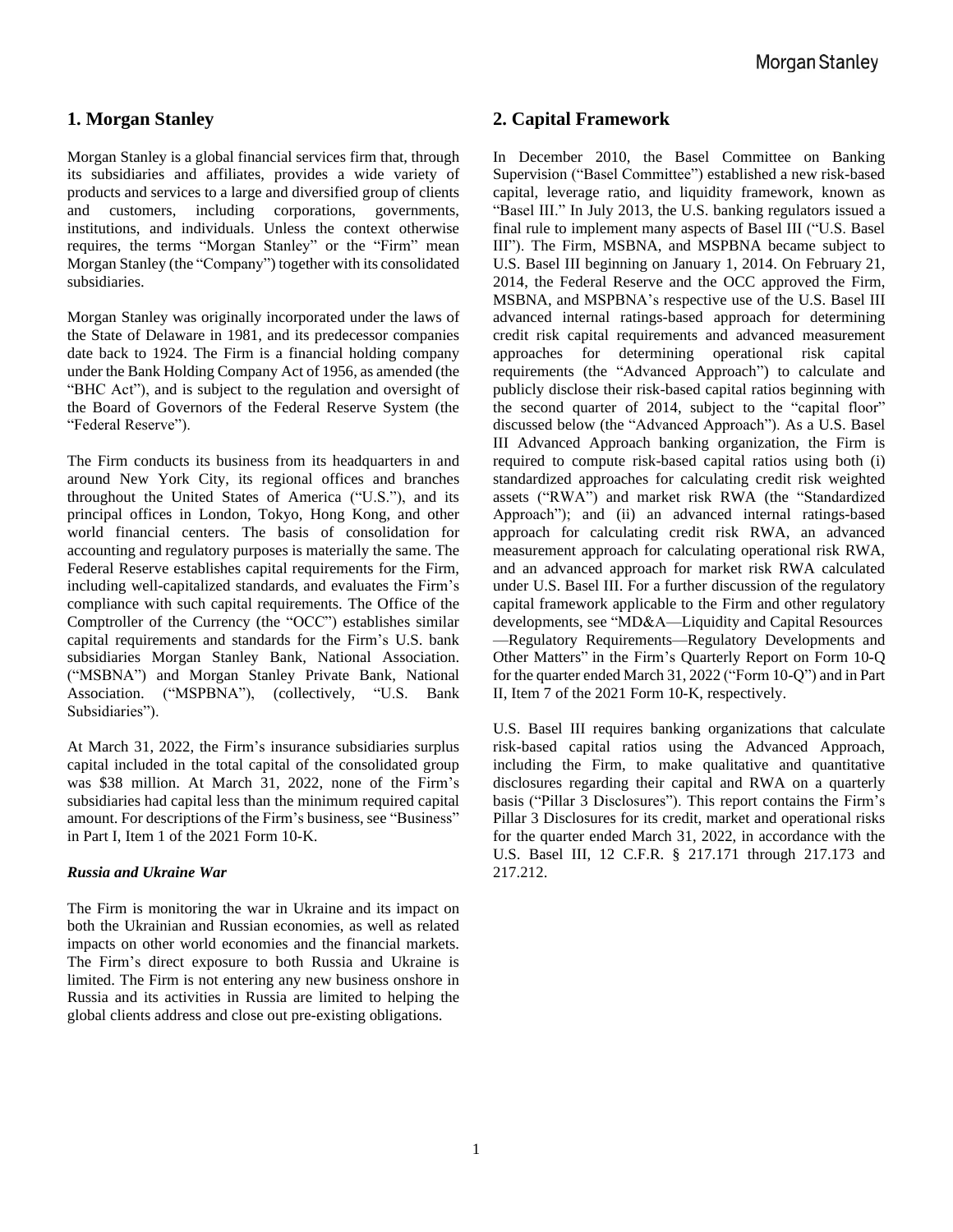The Firm's Pillar 3 Disclosures are not required to be, and have not been, audited by the Firm's independent registered public accounting firm. Some measures of exposures contained in this report may not be consistent with accounting principles generally accepted in the U.S. ("U.S. GAAP"), and may not be comparable with measures reported in the 2021 Form 10-K and Form 10-Q.

# **3. Capital Structure**

The Firm has issued a variety of capital instruments to meet its regulatory capital requirements and to maintain a strong capital base. These capital instruments include common stock that qualifies as Common Equity Tier 1 ("CET1") capital, noncumulative perpetual preferred stock that qualifies as Additional Tier 1 capital, and subordinated debt that qualifies as Tier 2 capital, each under U.S. Basel III. For a discussion of the Firm's capital instruments, see Note 14 (Borrowings and Other Secured Financings) and Note 18 (Total Equity) to the consolidated financial statements in Part II, Item 8 of the 2021 Form 10-K, and Note 12 (Borrowings and Other Secured Financings) and Note 16 (Total Equity) to the consolidated financial statements, as well as "MD&A—Liquidity and Capital Resources—Regulatory Requirements—Regulatory Capital Requirements" in the Form 10-Q.<sup>1</sup>

# **4. Capital Adequacy**

Capital strength is fundamental to the Firm's operation as a credible and viable market participant. To assess the amount of capital necessary to support the Firm's current and prospective risk profile, which ultimately informs the Firm's capital distribution capacity, the Firm determines its overall capital requirement under normal and stressed operating environments, both on a current and forward-looking basis. For a further discussion of the Firm's required capital framework, see "MD&A—Liquidity and Capital Resources—Regulatory Requirements—Attribution of Average Common Equity According to the Required Capital Framework" in the Form 10- Q.

In determining its overall capital requirement, the Firm classifies its exposures as either "banking book" or "trading book." Banking book positions, which may be accounted for at amortized cost, lower of cost or market, fair value or under the equity method, are subject to credit risk capital requirements which are discussed in Section 5 "Credit Risk" and Section 6 "Equities Not Subject to Market Risk Capital Rule" included herein. Trading book positions represent positions that the Firm holds as part of its market-making and underwriting businesses. These positions, which reflect assets or liabilities that are accounted for at fair value, and certain banking book positions which are subject to both credit risk and market risk charges, (collectively, "covered positions") as well as certain noncovered positions included in Value-at-Risk ("VaR"), are subject to market risk capital requirements, which are discussed in Section 9 "Market Risk" included herein. Some trading book positions, such as derivatives, are also subject to counterparty credit risk capital requirements. Credit and market risks related to securitization exposures are discussed in Section 7 "Securitization Exposures" included herein.

<sup>1.</sup> Regulatory requirements, including capital requirements and certain covenants contained in various agreements governing indebtedness of the Firm may restrict the Firm's ability to access capital from its subsidiaries. For discussions of restrictions and other major impediments to transfer of funds or capital, see "Risk Factors—Liquidity Risk" in Part I, Item 1A, "Quantitative and Qualitative Disclosures about Risk—Risk Management—Country and Other Risks—Liquidity Risk" in Part II, Item 7A, and Note 17 (Regulatory Requirements) to the consolidated financial statements in Part II, Item 8 of the 2021 Form 10-K. For further information on the Firm's capital structure in accordance with U.S. Basel III, see "MD&A—Liquidity and Capital Resources—Regulatory Requirements" in the Form 10-Q.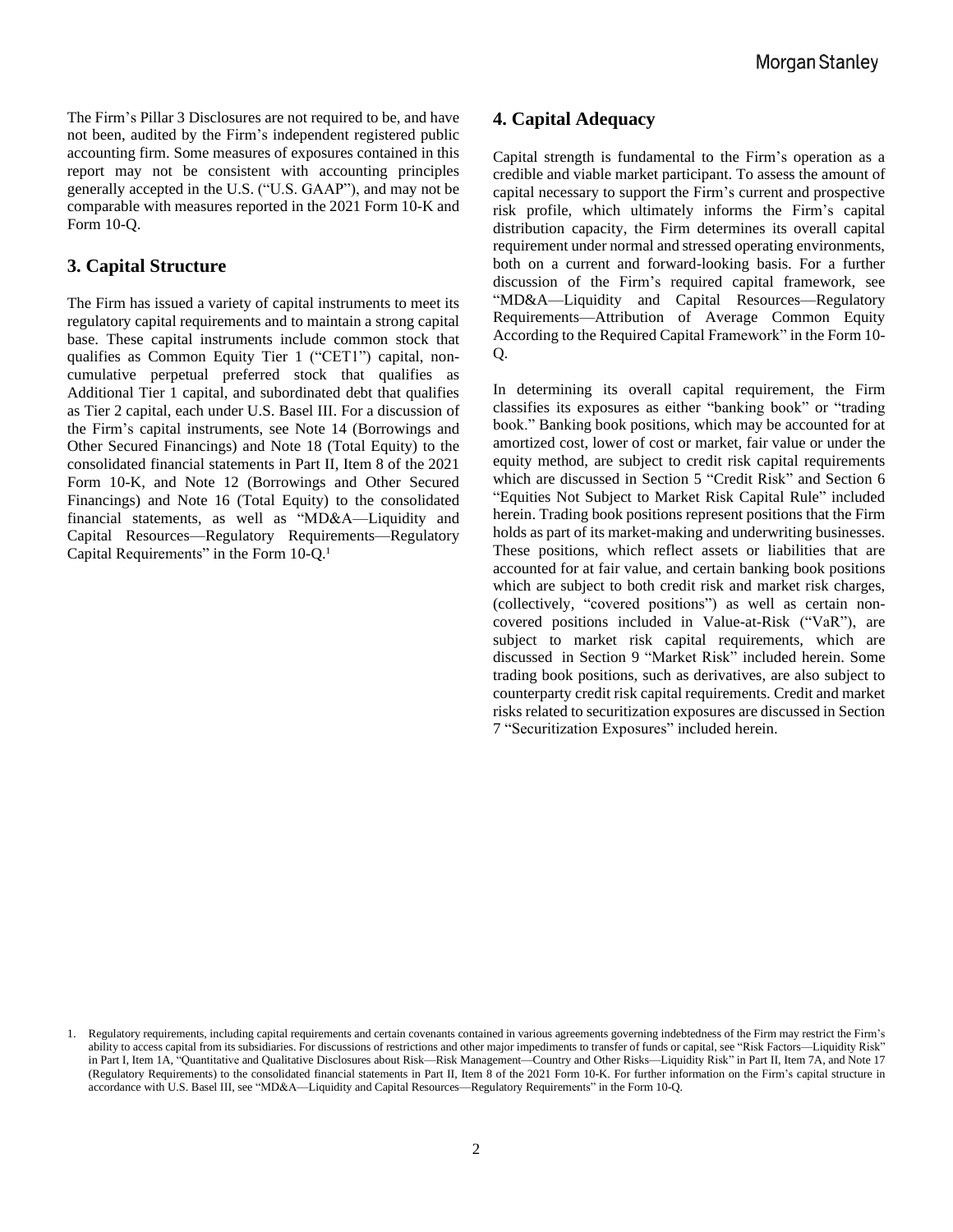The following table presents components of the Firm's RWA in accordance with the Advanced Approach:

#### **Risk-weighted assets by U.S. Basel III exposure category**

| \$ in millions                                               | At<br>March 31, 2022 <sup>1</sup> |
|--------------------------------------------------------------|-----------------------------------|
| <b>Credit risk RWA:</b>                                      |                                   |
| Wholesale exposures                                          | \$<br>185,683                     |
| Retail exposures:                                            |                                   |
| Residential mortgage                                         | 2,825                             |
| Revolving                                                    | 115                               |
| Other retail                                                 | 3,520                             |
| Securitization exposures:                                    |                                   |
| Subject to Supervisory Formula<br>Approach                   | 4,188                             |
| Subject to Simplified Supervisory<br>Formula Approach        | 5,360                             |
| Subject to 1,250% risk weight                                | 3                                 |
| Cleared transactions                                         | 3,360                             |
| Equity exposures:                                            |                                   |
| Subject to the Simple Risk-<br><b>Weighted Approach</b>      | 23,923                            |
| Subject to the Alternative Modified<br>Look-Through Approach | 638                               |
| Other assets <sup>2</sup>                                    | 38,921                            |
| Credit valuation adjustment                                  | 30,444                            |
| Total credit risk RWA <sup>3, 4</sup>                        | \$<br>298,980                     |
| <b>Market risk RWA:</b>                                      |                                   |
| <b>Regulatory VaR</b>                                        | \$<br>6,883                       |
| Regulatory stressed VaR                                      | 16,926                            |
| Incremental risk charge                                      | 7,390                             |
| Comprehensive risk measure                                   | 576                               |
| Specific risk:                                               |                                   |
| Non-securitizations                                          | 15,484                            |
| Securitizations                                              | 8,212                             |
| Total market risk RWA $^5$                                   | \$<br>55,471                      |
| <b>Total operational risk RWA</b>                            | 102,073                           |
| <b>Total RWA</b>                                             | \$<br>456,524                     |

1. For information on the Firm's credit risk RWA, market risk RWA and operational risk RWA rollforward from December 31, 2021 to March 31, 2022, see "MD&A—Liquidity and Capital Resources—Regulatory Requirements—RWA Rollforward" in the Form 10-Q.

2. Amount reflects assets not in a defined category of \$33,103 million, nonmaterial portfolios of exposures of \$3,575 million and unsettled transactions of \$2,242 million.

3. In accordance with U.S. Basel III, credit risk RWA, with the exception of Credit Valuation Adjustment ("CVA") and certain products under 12 C.F.R. § 217.124, reflect a 1.06 multiplier.

4. Credit risk RWA reflects approximately \$6 billion of RWAs, calculated under the Standardized Approach, associated with any acquisitions subject to 12 C.F.R. § 217.124.

5. For more information on the Firm's measure for market risk and market risk RWA, see Section 9 "Market Risk" herein.

The following tables present the risk-based capital ratios for the Firm, MSBNA and MSPBNA under both the Advanced and Standardized approaches. The Firm's risk-based and leveragebased capital amounts and ratios, as well as RWA, adjusted average assets and supplementary leverage exposure are calculated partially excluding the effect of the adoption Current Expected Credit Losses ("CECL") based on the Firm's election to defer this effect over a five-year transition period that began on January 1, 2020. In 2022 the deferral impacts began to phase in at 25% per year and will become fully phased-in beginning in 2025. For further information, see "MD&A—Liquidity and Capital Resources—Regulatory Requirements—Regulatory Developments and Other Matters" in Part II, Item 7 of the 2021 Form 10-K.

#### **Regulatory Capital**

|                                    | <b>Morgan Stanley</b> |                                 |                      |           |  |  |  |  |  |  |
|------------------------------------|-----------------------|---------------------------------|----------------------|-----------|--|--|--|--|--|--|
| \$ in millions                     |                       | <b>Standardized</b><br>Approach | Advanced<br>Approach |           |  |  |  |  |  |  |
| CET1 capital                       | \$                    | 72,477                          | \$                   | 72,477    |  |  |  |  |  |  |
| Tier 1 capital                     | \$                    | 80,121                          | \$                   | 80,121    |  |  |  |  |  |  |
| <b>Total capital</b>               | \$                    | 89,468                          | \$                   | 89,129    |  |  |  |  |  |  |
| <b>Total RWA</b>                   | \$                    | 501,429                         | \$                   | 456,524   |  |  |  |  |  |  |
| CET1 capital ratio                 |                       | 14.5%                           |                      | 15.9%     |  |  |  |  |  |  |
| Tier 1 capital ratio               |                       | 16.0%                           |                      | 17.6%     |  |  |  |  |  |  |
| Total capital ratio                |                       | 17.8%                           |                      | 19.5%     |  |  |  |  |  |  |
| Adjusted average assets            | \$                    | 1,184,494                       |                      | N/A       |  |  |  |  |  |  |
| Tier 1 leverage ratio              |                       | 6.8%                            |                      | N/A       |  |  |  |  |  |  |
| Supplementary leverage<br>exposure |                       | $N/A$ \$                        |                      | 1,466,624 |  |  |  |  |  |  |
| SLR                                |                       | N/A                             |                      | 5.5%      |  |  |  |  |  |  |

|                       | Morgan Stanley Bank, N.A.       |                             |  |  |  |  |  |
|-----------------------|---------------------------------|-----------------------------|--|--|--|--|--|
|                       | <b>Standardized</b><br>Approach | <b>Advanced</b><br>Approach |  |  |  |  |  |
| CET1 capital ratio    | 18.7%                           | 24.9%                       |  |  |  |  |  |
| Tier 1 capital ratio  | 18.7%                           | 24.9%                       |  |  |  |  |  |
| Total capital ratio   | 19.3%                           | 25.4%                       |  |  |  |  |  |
| Tier 1 leverage ratio | 9.3%                            | N/A                         |  |  |  |  |  |
| <b>SLR</b>            | N/A                             | 7.4%                        |  |  |  |  |  |

|                       | <b>Morgan Stanley</b><br>Private Bank, N.A. |                      |  |  |  |  |  |
|-----------------------|---------------------------------------------|----------------------|--|--|--|--|--|
|                       | <b>Standardized</b><br>Approach             | Advanced<br>Approach |  |  |  |  |  |
| CET1 capital ratio    | 29.4%                                       | 45.3%                |  |  |  |  |  |
| Tier 1 capital ratio  | 29.4%                                       | 45.3%                |  |  |  |  |  |
| Total capital ratio   | 29.6%                                       | 45.4%                |  |  |  |  |  |
| Tier 1 leverage ratio | 7.4%                                        | N/A                  |  |  |  |  |  |
| <b>SLR</b>            | N/A                                         | 7.3%                 |  |  |  |  |  |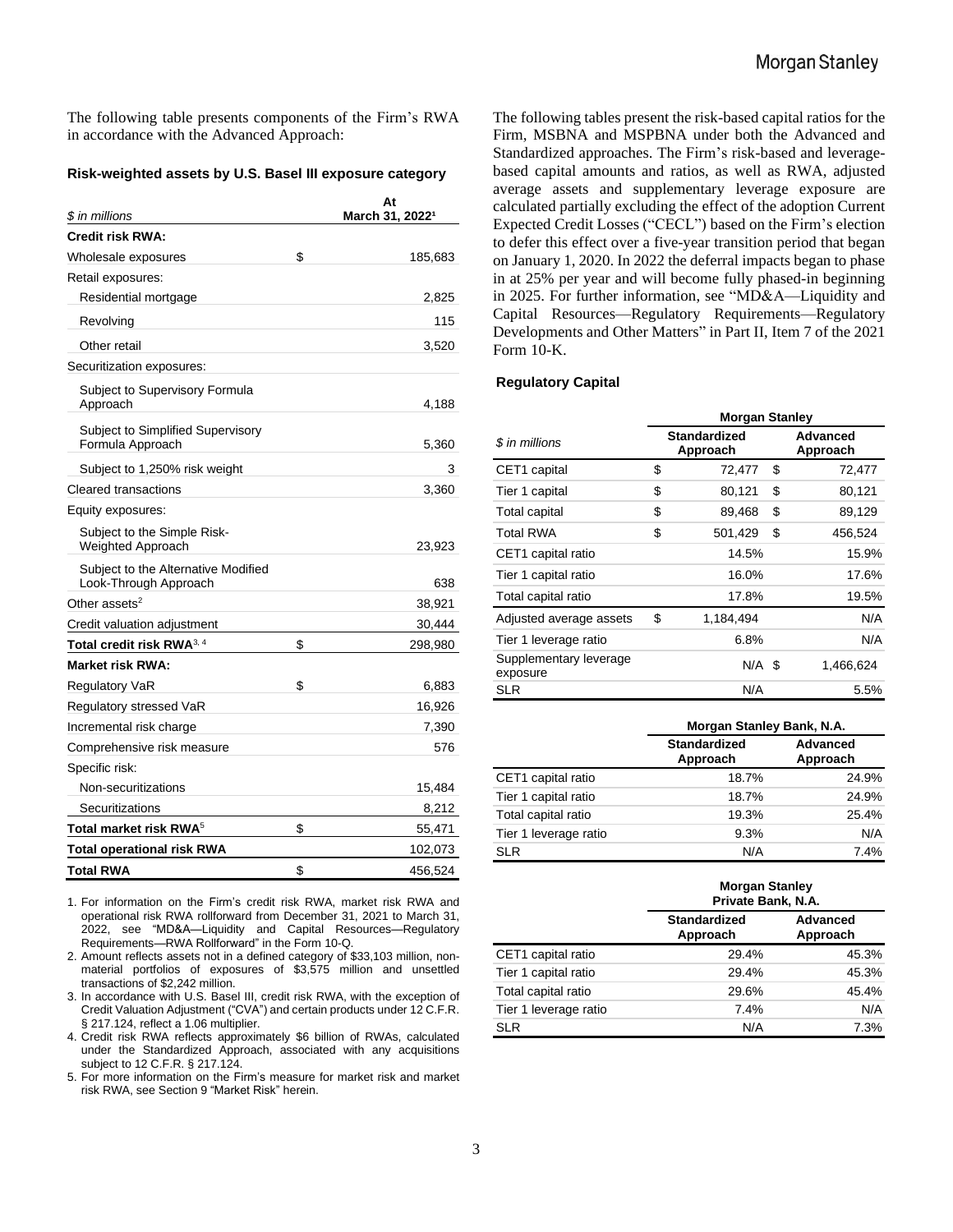#### *Risk Management Objectives, Structure and Policies*

For a discussion of the Firm's risk management objectives, structure and policies, including its risk management strategies and processes, the structure and organization of its risk management function, the scope and nature of its risk reporting and measurement systems, and its policies for hedging and mitigating risk and strategies and processes for monitoring the continuing effectiveness of hedges and mitigants, see "Quantitative and Qualitative Disclosures about Risk—Risk Management" in the Form 10-Q.

#### *Capital Conservation Buffer, Countercyclical Capital Buffer and Global Systemically Important Bank Surcharge and Stress Capital Buffer*

As of March 31, 2022, under the U.S. Basel III Advanced Approach, the Firm, MSBNA, and MSPBNA continue to be subject to the capital conservation buffer and the countercyclical capital buffer ("CCyB"). In addition, the Firm is also subject to the global systemically important bank ("G-SIB") surcharge. Collectively, these buffers apply above the respective minimum risk-based capital ratio requirements. As of March 31, 2022, the aggregate of the minimum buffers required to be maintained under the Advanced Approach is 5.5%, representing the sum of a greater than 2.5% Common Equity Tier 1 capital conservation buffer, up to a 2.5% Common Equity Tier 1 CCyB (currently set by Federal Reserve at zero), and a Common Equity Tier 1 G-SIB capital surcharge (currently at 3%).

Under the U.S. Basel III Standardized Approach, the Firm is subject to the Stress Capital Buffer ("SCB"), as well as the Common Equity Tier 1 G-SIB capital surcharge and any applicable Common Equity Tier 1 CCyB. The SCB is the greater of (i) the maximum decline in the Firm's Common Equity Tier 1 capital ratio under the severely adverse scenario over the supervisory stress test measurement period plus the sum of the four quarters of planned common stock dividends divided by the projected RWAs from the quarter in which the Firm's projected Common Equity Tier 1 capital ratio reaches its minimum in the supervisory stress test and (ii) 2.5%.

The aggregate of the minimum buffers applicable to the Standardized Approach is 8.7%, representing the sum of SCB (currently at 5.7%), up to a 2.5% Common Equity Tier 1 CCyB (currently set by Federal Reserve at zero), and a Common Equity Tier 1 G-SIB capital surcharge (currently at 3%). See "MD&A—Liquidity and Capital Resources—Regulatory Requirements—Capital Plans, Stress Tests and the Stress Capital Buffer" in Part II, Item 7 of the 2021 Form 10-K for additional information on the calculation of the Firm's SCB.

A firm's SCB is subject to revision each year, with effect from October 1, to reflect the results of the Federal Reserve's annual supervisory stress test and revisions to a firm's four quarters of planned common stock dividends. The Federal Reserve has discretion to recalculate a firm's SCB outside of the October 1 annual cycle in certain circumstances.

The SCB does not change the regulatory capital requirements under the Advanced Approach, the Tier 1 leverage ratio, or the SLR. Failure to meet applicable Advanced Approach, Standardized Approach, or leverage capital requirements, inclusive of capital buffers would result in restrictions on the Firm's ability to make capital distributions, including the payment of dividends and the repurchase of stock, and to pay discretionary bonuses to executive officers.

At March 31, 2022, the Firm's Common Equity Tier 1 capital available to meet the minimum buffer requirement is 11.4% under the Advanced Approach and 10% under the Standardized Approach. On this basis, the Firm is not subject to payout ratio limitations on its eligible retained income of \$15,034 million, which is defined as the greater of (i) its net income for the four preceding quarters, net of any distributions and associated tax effects not already reflected in net income, and (ii) the average of its net income over the preceding four quarters.

For further information on the minimum risk-based capital ratios, see "MD&A—Liquidity and Capital Resources— Regulatory Requirements—Regulatory Capital Requirements" in Part II, Item 7 of the 2021 Form 10-K.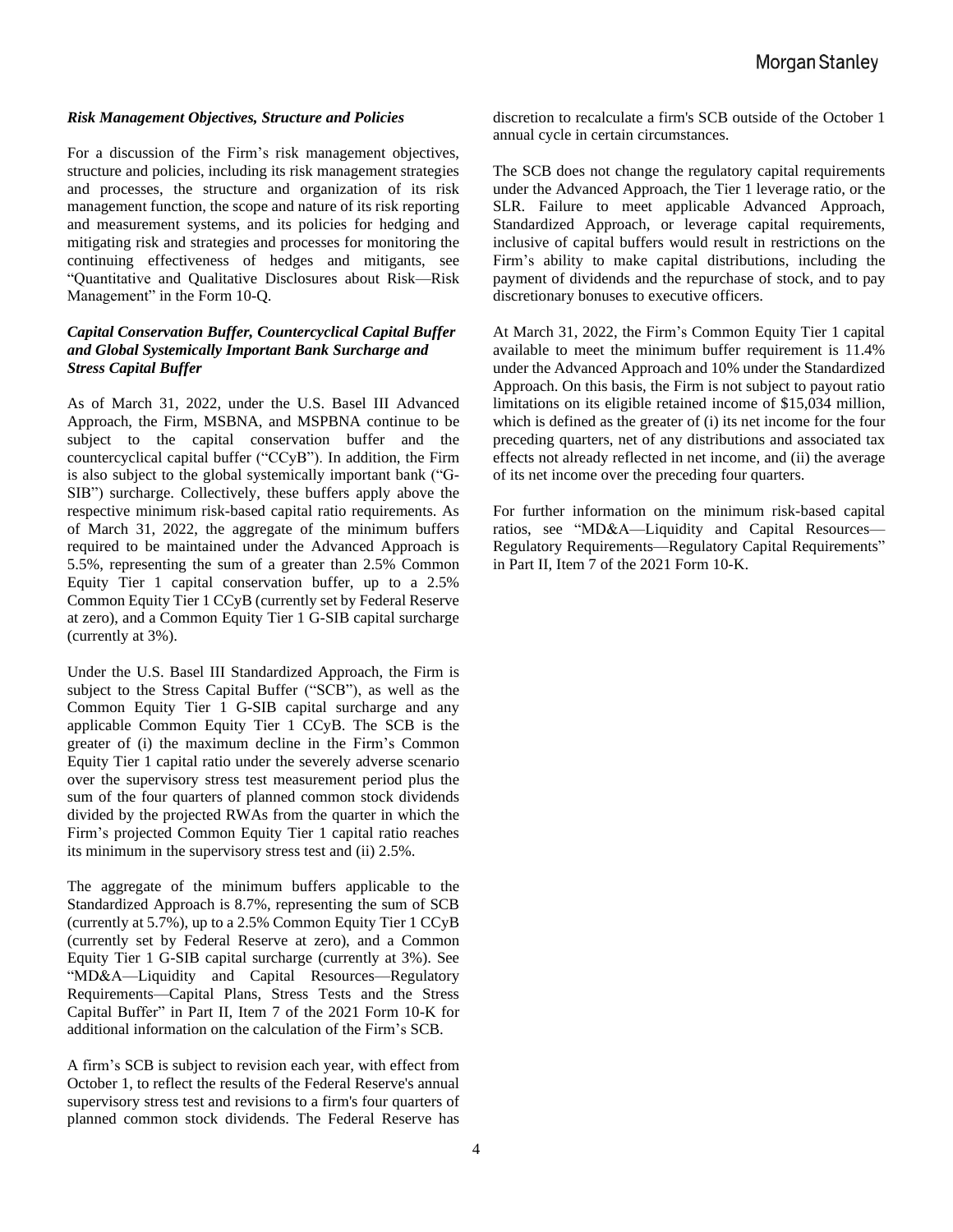#### *Total Loss-Absorbing Capacity*

The Federal Reserve has established external total lossabsorbing capacity ("TLAC"), eligible long-term debt ("LTD") and clean holding company requirements for top-tier BHCs of U.S. G-SIBs("covered BHCs"), including the Parent Company. These requirements include various restrictions, such as requiring eligible LTD to be issued by the covered BHC and be unsecured, have a maturity of one year or more from the date of issuance and not contain certain embedded features, such as a principal or redemption amount subject to reduction based on the performance of an asset, entity or index, or a similar feature.

For a further discussion of TLAC requirements and on the Firm's TLAC ratios, see "MD&A—Liquidity and Capital Resources—Total Loss-Absorbing Capacity, Long-Term Debt and Clean Holding Company Requirements" in the 2021 Form 10-K and Form10-Q.

# **5. Credit Risk**

## **5.1. Credit Risk: General Disclosures**

Credit risk refers to the risk of loss arising when a borrower, counterparty, or issuer does not meet its financial obligations to the Firm. The Firm primarily incurs credit risk exposure to institutions and individuals through its Institutional Securities and Wealth Management business segments. In order to help protect the Firm from losses, the Credit Risk Management Department establishes Firm-wide practices to evaluate, monitor, and control credit risk exposure at the transaction, obligor, and portfolio levels. The Credit Risk Management Department approves extensions of credit, evaluates the creditworthiness of the Firm's counterparties and borrowers on a regular basis, and helps ensure that credit exposure is actively monitored and managed. For a further discussion of the Firm's credit risk and credit risk management framework, see "Quantitative and Qualitative Disclosures about Risk—Risk Management—Credit Risk" and "Quantitative and Qualitative Disclosures about Risk—Risk Management— Country Risk" in Part II, Item 7A of the 2021 Form 10-K. For a discussion of the Firm's risk governance structure, see "Quantitative and Qualitative Disclosures about Risk—Risk Management— Overview—Risk Governance Structure" in Part II, Item 7A of the 2021 Form 10-K.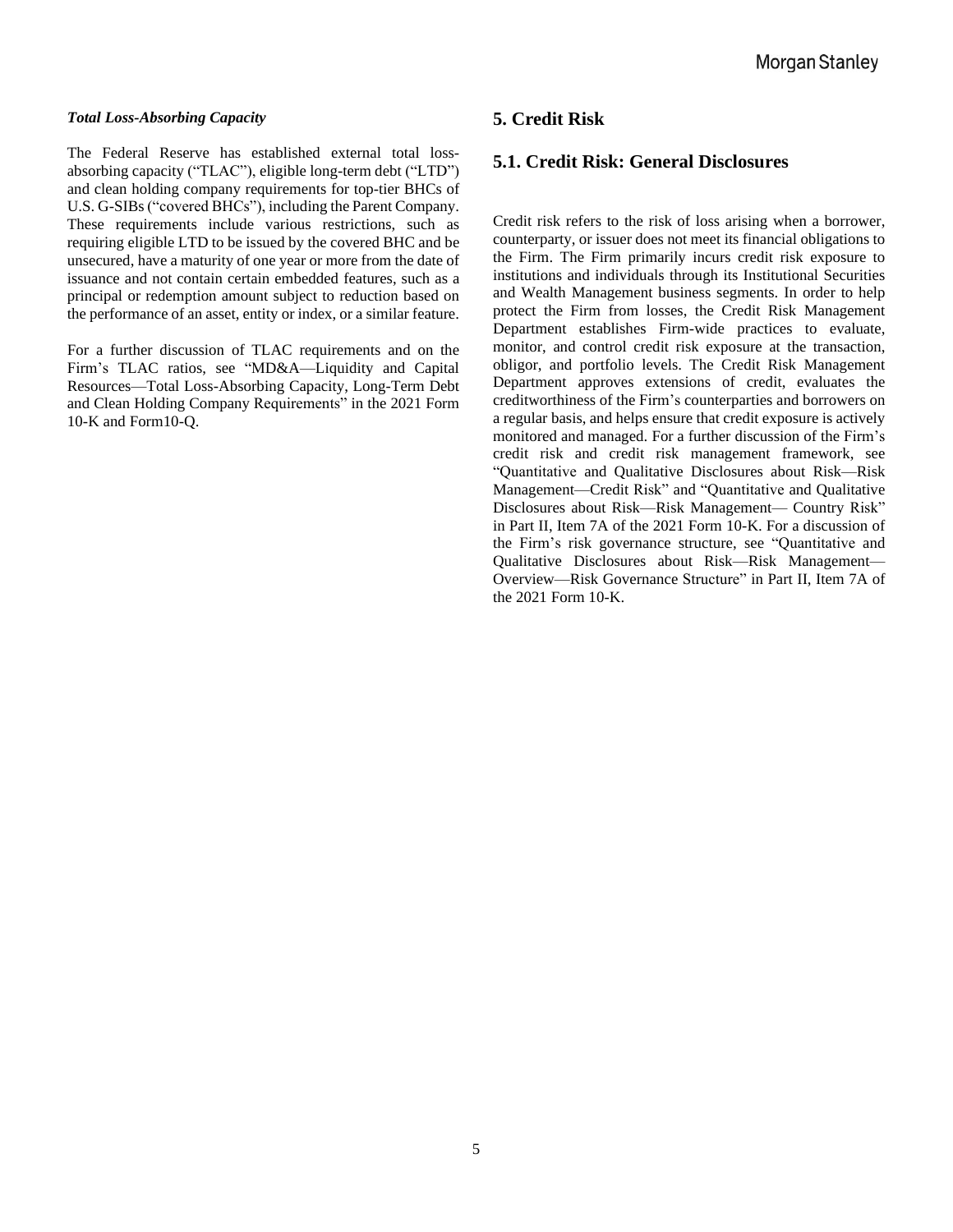The following tables present certain of the Firm's on- and off-balance sheet positions for which the Firm is subject to credit risk exposure. These amounts do not include the effects of certain credit risk mitigation techniques (*e.g.*, collateral and netting not permitted under U.S. GAAP), equity investments or liability positions that also would be subject to credit risk capital calculations, and amounts related to items that are deducted from regulatory capital.

The following tables are presented on a U.S. GAAP basis and reflect amounts by product type, region (based on the legal domicile of the counterparty), remaining contractual maturity and counterparty or industry type.

#### **Credit Risk Exposures by Product Type and Geographic Region**

|                                                   | At March 31, 2022 |                 |  |                                             |             |                          |            |                                   |  |  |  |  |
|---------------------------------------------------|-------------------|-----------------|--|---------------------------------------------|-------------|--------------------------|------------|-----------------------------------|--|--|--|--|
| \$ in millions                                    |                   | <b>Americas</b> |  | Europe,<br><b>Middle East</b><br>and Africa | Asia        | <b>Netting</b>           | Total      | Quarterly<br>Average <sup>1</sup> |  |  |  |  |
| <b>Product Type</b>                               |                   |                 |  |                                             |             |                          |            |                                   |  |  |  |  |
| Cash <sup>2</sup>                                 | \$                | 78,372 \$       |  | 40,599 \$                                   | 17,115 \$   | - \$                     | 136,086 \$ | 134,077                           |  |  |  |  |
| Derivative and other contracts <sup>3</sup>       |                   | 183,585         |  | 188,311                                     | 30,747      | (344, 762)               | 57,881     | 45,884                            |  |  |  |  |
| Investment securities                             |                   | 170,793         |  |                                             |             | $\overline{\phantom{a}}$ | 170,793    | 177,421                           |  |  |  |  |
| Securities financing transactions <sup>3, 4</sup> |                   | 232,799         |  | 92,291                                      | 78,052      | (124, 380)               | 278,762    | 259,592                           |  |  |  |  |
| Loans <sup>5</sup>                                |                   | 236,800         |  | 21,202                                      | 6,689       | $\overline{\phantom{a}}$ | 264,691    | 268,514                           |  |  |  |  |
| Other $6$                                         |                   | 30,482          |  | 16,217                                      | 14,434      | $\overline{\phantom{a}}$ | 61,133     | 54,476                            |  |  |  |  |
| Total on-balance sheet                            | \$                | 932,831 \$      |  | 358,620 \$                                  | 147,037 \$  | $(469, 142)$ \$          | 969,346 \$ | 939,964                           |  |  |  |  |
| Commitments <sup>7</sup>                          | \$                | 125,885 \$      |  | 70,421 \$                                   | 12,612 \$   | - \$                     | 208,918 \$ | 200,993                           |  |  |  |  |
| Guarantees <sup>8</sup>                           |                   | 10,582          |  | 280                                         |             | $\blacksquare$           | 10,862     | 10,499                            |  |  |  |  |
| <b>Total off-balance sheet</b>                    | \$                | 136,467 \$      |  | 70,701 \$                                   | $12,612$ \$ | - \$                     | 219,780 \$ | 211,492                           |  |  |  |  |

#### **Remaining Contractual Maturity Breakdown by Product Type**

|                                                   |                          |            | At March 31, 2022 |                 |         |
|---------------------------------------------------|--------------------------|------------|-------------------|-----------------|---------|
|                                                   | <b>Years to Maturity</b> |            |                   |                 |         |
| \$ in millions                                    | Less<br>than 1           | $1 - 5$    | Over 5            | <b>Netting</b>  | Total   |
| <b>Product Type</b>                               |                          |            |                   |                 |         |
| Cash <sup>2</sup>                                 | \$<br>136,086 \$         | - \$       | - \$              | - \$            | 136,086 |
| Derivative and other contracts <sup>3</sup>       | 155,984                  | 99,195     | 147,464           | (344, 762)      | 57,881  |
| Investment securities                             | 13,140                   | 66,920     | 90,733            |                 | 170,793 |
| Securities financing transactions <sup>3, 4</sup> | 401,819                  | 1,323      |                   | (124, 380)      | 278,762 |
| Loans <sup>5</sup>                                | 158,075                  | 46,740     | 59,876            |                 | 264,691 |
| Other <sup>6</sup>                                | 39,739                   | 7,079      | 14,315            |                 | 61,133  |
| Total on-balance sheet                            | 904,843 \$               | 221,257 \$ | 312,388 \$        | $(469, 142)$ \$ | 969,346 |
| Commitments <sup>7</sup>                          | \$<br>94,271 \$          | 102,467 \$ | 12,180 \$         | - \$            | 208,918 |
| Guarantees <sup>8</sup>                           | 5,973                    | 2,203      | 2,686             | ۰               | 10,862  |
| Total off-balance sheet                           | \$<br>100,244 \$         | 104,670 \$ | 14,866 \$         | -\$             | 219,780 |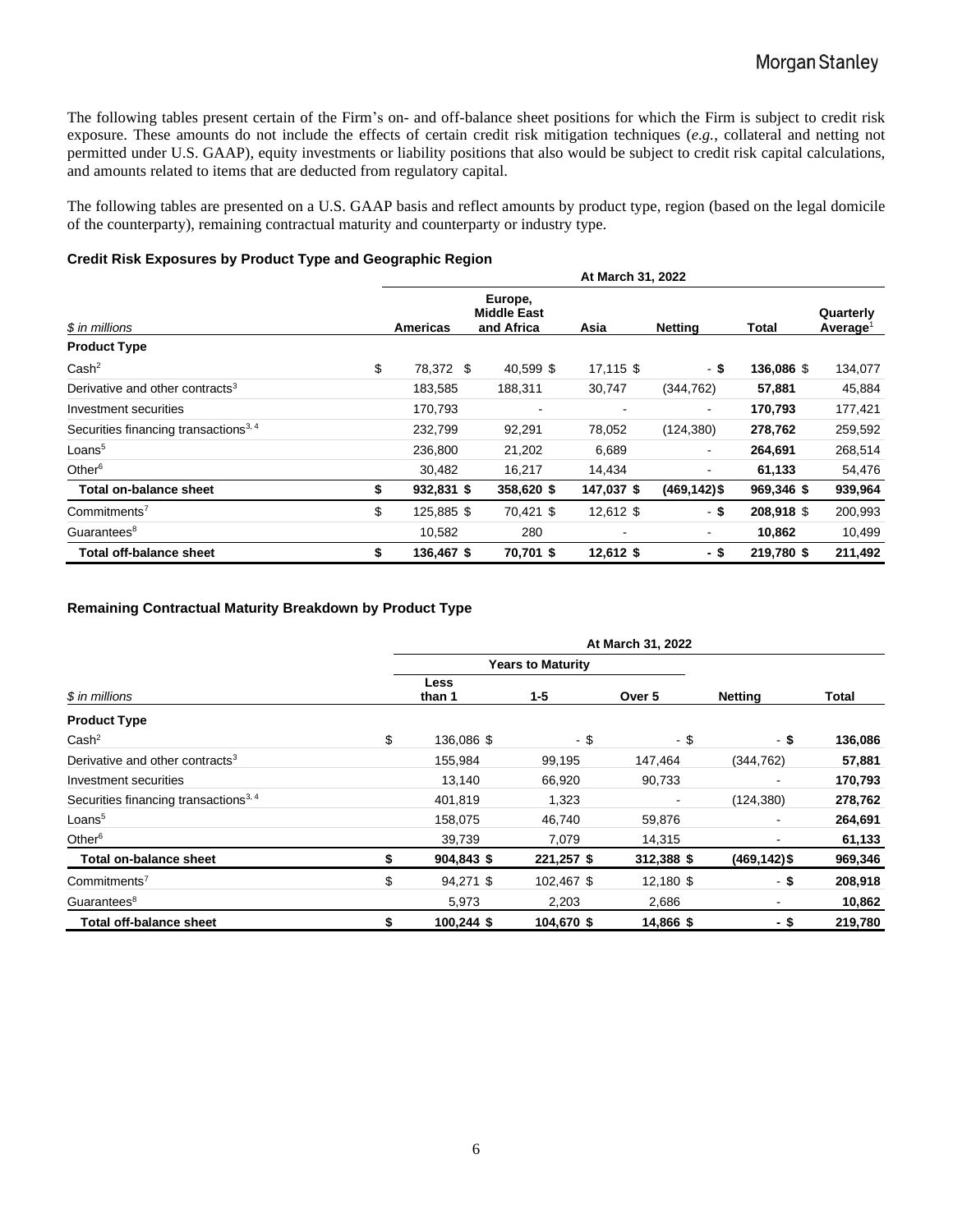#### **Distribution of Exposures by Product Type and Counterparty or Industry Type**

|                                                   | At March 31, 2022 |                    |                        |                                      |                |                              |              |  |  |  |  |
|---------------------------------------------------|-------------------|--------------------|------------------------|--------------------------------------|----------------|------------------------------|--------------|--|--|--|--|
|                                                   |                   |                    | Wholesale <sup>9</sup> |                                      |                |                              |              |  |  |  |  |
| \$ in millions                                    |                   | Bank <sup>10</sup> | Sovereign              | Corporate<br>and Other <sup>11</sup> | Retail         | Netting                      | <b>Total</b> |  |  |  |  |
| <b>Product Type</b>                               |                   |                    |                        |                                      |                |                              |              |  |  |  |  |
| Cash <sup>2</sup>                                 | \$                | 22,135 \$          | 77,969 \$              | 35,982 \$                            | - \$           | - \$                         | 136,086      |  |  |  |  |
| Derivative and other contracts <sup>3</sup>       |                   | 142,112            | 10,119                 | 250,412                              | $\blacksquare$ | (344,762)                    | 57,881       |  |  |  |  |
| Investment securities                             |                   | $\blacksquare$     | 168,400                | 2,393                                | $\blacksquare$ | ۰                            | 170,793      |  |  |  |  |
| Securities financing transactions <sup>3, 4</sup> |                   | 42,669             | 46,591                 | 313,882                              | $\blacksquare$ | (124, 380)                   | 278,762      |  |  |  |  |
| Loans <sup>5</sup>                                |                   | 15                 | 249                    | 114,178                              | 150,249        | ٠                            | 264,691      |  |  |  |  |
| Other $6$                                         |                   |                    | 4,842                  | 56,290                               |                | $\qquad \qquad \blacksquare$ | 61,133       |  |  |  |  |
| Total on-balance sheet                            | \$                | 206,932 \$         | 308,170 \$             | 773,137 \$                           | 150,249 \$     | $(469, 142)$ \$              | 969,346      |  |  |  |  |
| Commitments <sup>7</sup>                          | \$                | 20,873 \$          | $1,552$ \$             | 176,673 \$                           | $9,820$ \$     | - \$                         | 208,918      |  |  |  |  |
| Guarantees <sup>8</sup>                           |                   | 39                 | ۰                      | 10,823                               |                | $\sim$                       | 10,862       |  |  |  |  |
| <b>Total off-balance sheet</b>                    | S                 | 20,912 \$          | 1,552 \$               | 187,496 \$                           | $9,820$ \$     | - \$                         | 219,780      |  |  |  |  |

1. Average balances are calculated based on month-end balances or, where month-end balances are unavailable, quarter-end balances are used.

2. Amounts consist of cash and cash equivalents.

3. For further discussions of master netting agreements and collateral agreements, see Note 6 (Derivative Instruments and Hedging Activities) and Note 8 (Collateralized Transactions) to the consolidated financial statements in the Form 10-Q.

4. Amounts reflect Securities purchased under agreements to resell and Securities borrowed.

5. Amounts reflect loans held for investment, loans held for sale, and banking book loans at fair value, as well as margin lending and employee loans.

6. Amounts primarily reflect Customer and other receivables, Intangible assets, premises, equipment and software costs and banking book U.S. government and agency securities at fair value.

7. Amounts reflect letters of credit and other financial guarantees obtained by the Firm and provided to counterparties to satisfy collateral requirements, lending commitments, forward-starting securities purchased under agreement to resell and forward-starting securities borrowed. For a further discussion of the Firm's commitments, see Note 13 (Commitments, Guarantees and Contingencies) to the consolidated financial statements in the Form 10-Q.

8. Amounts reflect standby letters of credit and other financial guarantees issued, liquidity facilities, and client clearing guarantees. For a further discussion of the Firm's guarantees, see Note 13 (Commitments, Guarantees and Contingencies) to the consolidated financial statements in the Form 10-Q.

9. Amounts also include securitization exposures.

10. Bank counterparties primarily include banks and depository institutions.

11. Corporate and Other counterparties include exchanges and clearing houses.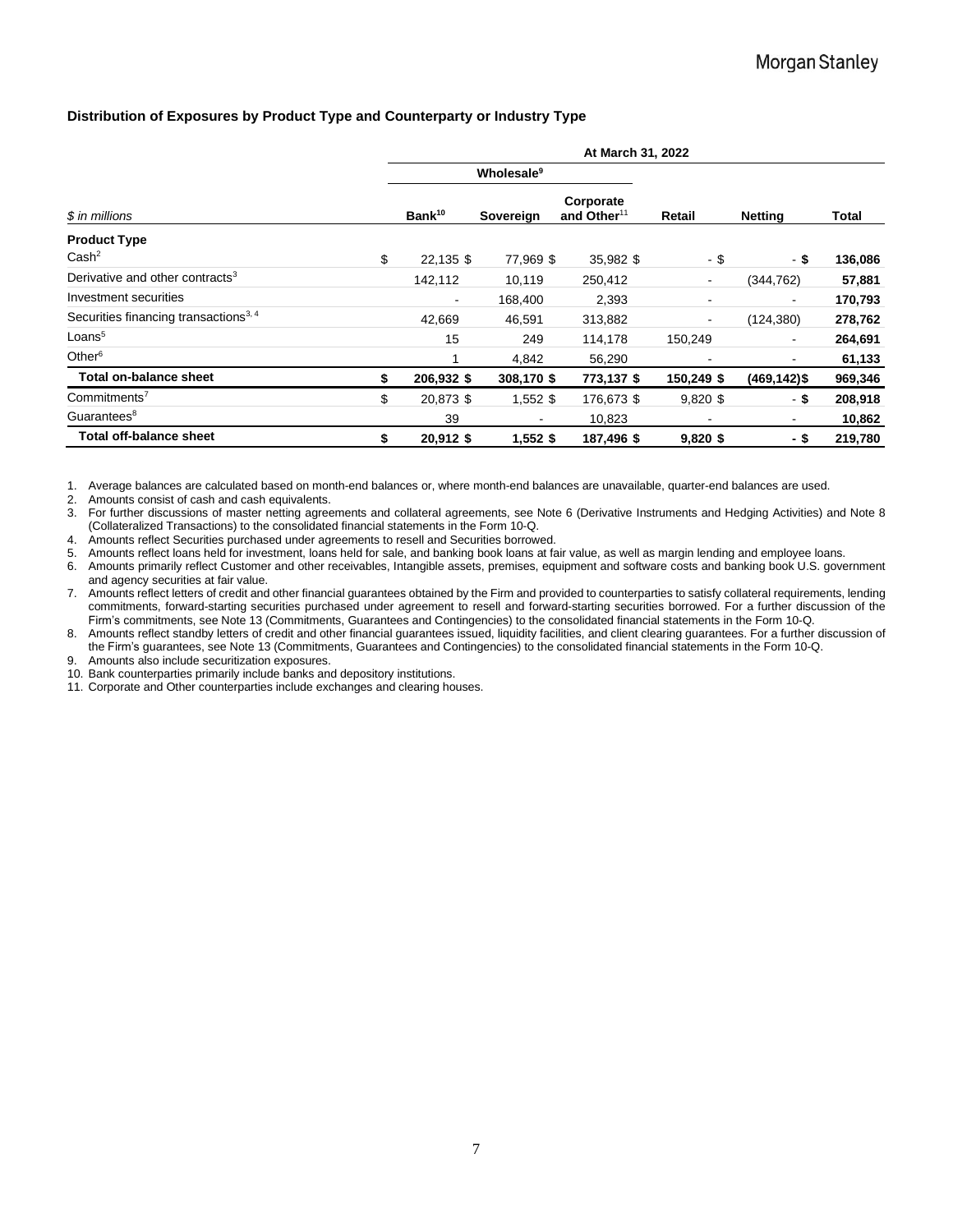# **5.2. Credit Risk: General Disclosure for Allowance for Credit Losses and Past Due Loans**

The Firm provides loans and lending commitments predominantly within its Institutional Securities and Wealth Management business segments. The Firm accounts for loan and lending commitments using the following categories: held for investment, held for sale, and fair value. The allowance for credit losses ("ACL") represents an estimate of current expected credit losses ("CECL") over the entire life of the loans and lending commitments. For a discussion of the Firm's ACL calculated under the CECL methodology, see Note 2 (Significant Accounting Policies) to the consolidated financial statements in Part II, Item 8 of the 2021 Form 10-K.

For the Firm's loan disclosures (including current and comparable prior period loan information by product type), such as ACL, reconciliation of changes in ACL, credit quality indicators, past due and nonaccrual, see Note 2 (Significant Accounting Policies) to the consolidated financial statements in Part II, Item 8 of the 2021 Form 10-K and Note 9 (Loans, Lending Commitments and Related Allowance for Credit Losses) to the consolidated financial statements in the Form 10- Q.

For a discussion of the Firm's determination of placing loans on nonaccrual status, returning of loans to accrual status, methodology for estimating ACL, charge-offs of uncollectible amounts, see Note 2 (Significant Accounting Policies) to the consolidated financial statements in Part II, Item 8 of the 2021 Form 10-K.

Actual losses on loans held for investment are recorded as net charge-offs. For net charge-offs/recoveries recorded on loans held for investments for the three months ended March 31, 2022, see Note 9 (Loans, Lending Commitments and Related Allowance for Credit Losses) to the consolidated financial statements in the Form 10-Q.

For a discussion on the factors impacting the loss experience in the preceding period and comparison of the estimates to actual outcomes over the longer term, see Note 2 (Significant Accounting policies) and Note 10 (Loans, Lending Commitments and Related Allowances for Credit Losses) to the consolidated financial statements in part II, Item 8 of the 2021 Form  $10-K$ 

# **5.3. Portfolios Subject to Internal Ratings-Based Risk-Based Capital Formulas**

The Firm utilizes its internal ratings system in the calculation of RWA for the purpose of determining U.S. Basel III regulatory capital requirements for wholesale and retail exposures, as well as other internal risk management processes such as determining credit limits.

## *Internal Ratings System Design*

As a core part of its responsibility for the independent management of credit risk, the Credit Risk Management Department maintains a control framework to evaluate the risk of obligors and the structure of credit facilities (for loans, derivatives, securities financing transactions, etc.), both at inception and periodically thereafter. For both wholesale and retail exposures, the Firm has internal ratings methodologies that assign a Probability of Default ("PD") and a Loss Given Default ("LGD"). These risk parameters, along with Exposure at Default ("EAD"), are used to compute credit risk RWA under the Advanced Approach. Internal credit ratings serve as the Credit Risk Management Department's assessment of credit risk, and the basis for a comprehensive credit limits framework used to control credit risk. The Firm uses quantitative models and judgment to estimate the various risk parameters related to each obligor and/or credit facility. Internal ratings procedures, methodologies, and models are all independently and formally governed, and models and methodologies are reviewed by a separate model risk management oversight function.

The Credit Risk Management Department employs a PD scale that reflects the long-run "through the cycle" average one-year default probability of counterparties in every rating category. The LGD is an estimate of the expected economic loss incurred by the Firm during an economic downturn in the event of default by an obligor within a one-year horizon, or an estimate of the long-run default-weighted average economic loss incurred by the Firm in the event of default by an obligor within a one-year horizon, whichever is greater, expressed as a percentage of EAD. The estimation of LGD considers all the costs of workout and collections net of recoveries (adjusted for time value of money). EAD is the estimated amount due at the time of default, expected during economic downturn conditions, if the default occurs within a one-year horizon. EAD for certain products may be reduced by certain credit risk mitigants. Contingent liabilities, such as undrawn commitments and standby letters of credit, are considered in determining EAD.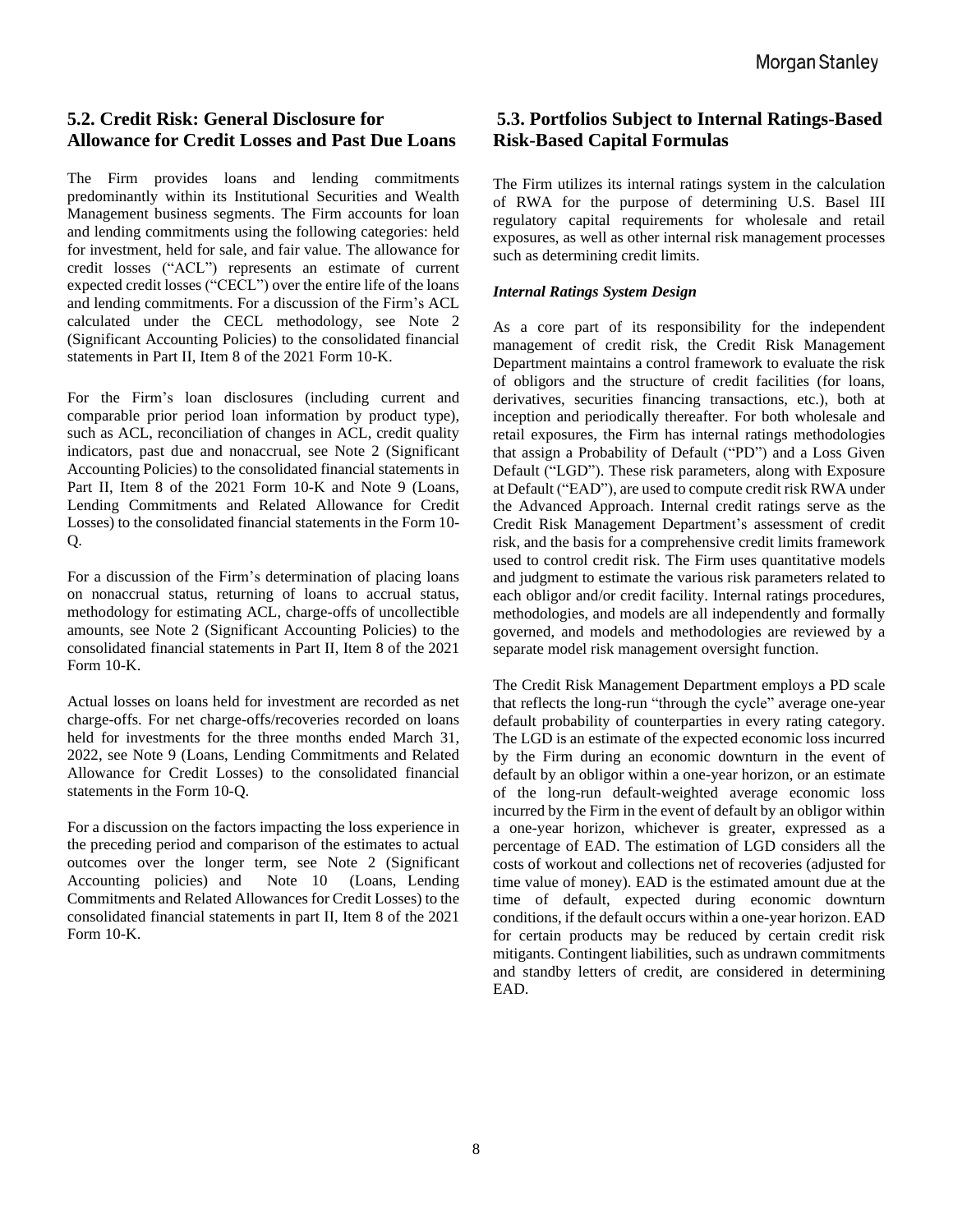#### *Internal Ratings System Process*

The performance of the overall internal ratings system is monitored on a quarterly basis. This involves a review of key performance measures that include rating overrides, the accuracy ratio and a comparison of internal ratings versus applicable agency ratings. The review is performed by an independent group, and the results and conclusions are reported to corresponding credit risk governance committees. The overall effectiveness of the internal ratings system is assessed annually and the evaluation results go through a rigorous challenge process by various governance committees before they are presented to the Firm's Board of Directors.

#### *Wholesale Exposures*

Wholesale exposures refer to credit exposures that are evaluated and rated on an individual basis. Wholesale exposures may be to companies, sovereigns, individuals, trusts, funds, or Special Purpose Entities/Special Purpose Vehicles that may arise from a variety of business activities, including, but not limited to, entering into swap or other derivative contracts under which counterparties have obligations to make payments to the Firm; extending credit to clients through various lending commitments; providing short-term or longterm funding that is secured by physical or financial collateral whose value may at times be insufficient to fully cover the loan repayment amount; and posting margin and/or collateral and/or deposits to clearing houses, clearing agencies, exchanges, banks, securities companies and other financial counterparties.

The Credit Risk Management Department rates wholesale counterparties based on an analysis of the obligor and industryor sector-specific qualitative and quantitative factors. The ratings process typically includes an analysis of the obligor's financial statements; evaluation of its market position, strategy, management and legal and environmental issues; and consideration of industry dynamics affecting its performance. The Credit Risk Management Department also considers securities prices and other financial markets to assess financial flexibility of the obligor. The Credit Risk Management Department collects relevant information to rate an obligor. If the available information for an obligor is limited, a conservative rating is assigned to reflect uncertainty arising from the limited information.

#### *Retail Exposures*

Retail exposures generally include exposures to individuals and exposures to small businesses that are managed as part of a pool of exposures with similar risk characteristics, and not on an individual exposure basis. The Firm incurs retail exposure credit risk within its Wealth Management residential mortgage business by making single-family residential mortgage loans in the form of conforming, nonconforming, or home equity lines of credit ("HELOC"). In addition, the Firm grants loans to certain Wealth Management employees primarily in conjunction with a program to recruit such employees. The primary source of the Firm's retail exposure is concentrated in two of three U.S. Basel III retail exposure categories: Residential Mortgages and Other Retail Exposures. The third U.S. Basel III retail category, Qualifying Revolving Exposures, is not currently relevant to the Firm as it has no assets related to this category.

Retail exposures consist of many small loans, thereby making it generally inefficient to assign ratings to each individual loan. Individual loans, therefore, are segmented and aggregated into pools. The Credit Risk Management Department develops the methodology to assign PD, LGD, and EAD estimates to these pools of exposures with similar risk characteristics, using factors that may include the Fair Isaac Corporation ("FICO") scores of the borrowers.

#### *Internal Ratings System Exposures*

The following table provides a summary of the distribution of Internal Ratings-Based Advanced Approach risk parameters that the Firm uses to calculate credit risk RWA for wholesale and retail exposures. The table also provides average riskweighted values across obligor types and rating grades. The Firm currently does not have any high volatility commercial real estate or qualifying revolving exposures.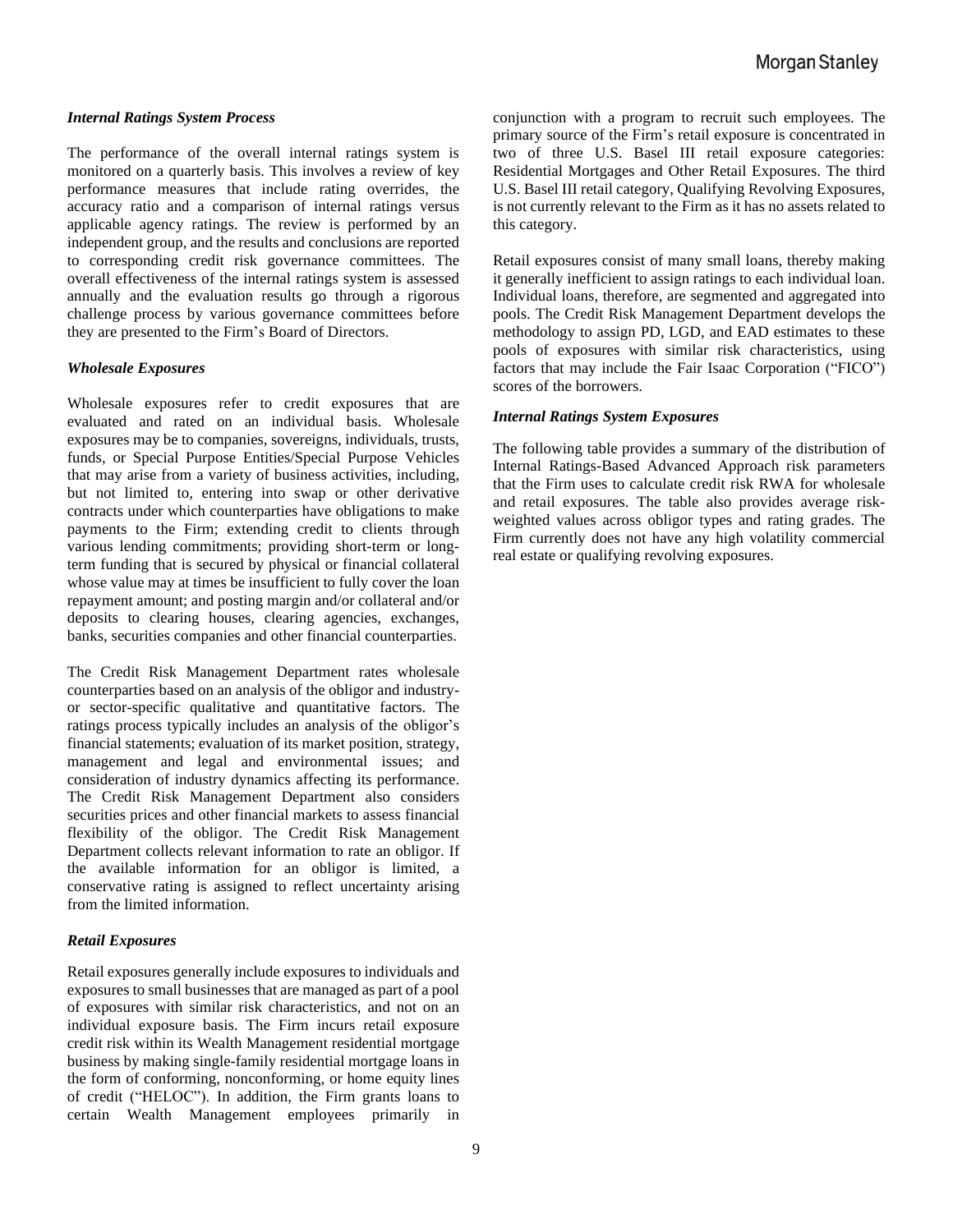|                          |                          |                              |                                              |                | At March 31, 2022                                |       |                                             |                            |                |         |        |
|--------------------------|--------------------------|------------------------------|----------------------------------------------|----------------|--------------------------------------------------|-------|---------------------------------------------|----------------------------|----------------|---------|--------|
| \$ in millions           | PD Band (%)              | <b>Average PD</b><br>$(%)^1$ | Average<br>LGD $\frac{1}{2}$ <sup>1, 2</sup> |                | Undrawn<br>EAD <sup>2</sup><br><b>Commitment</b> |       | Average<br>Counterparty<br>EAD <sup>3</sup> | Average risk<br>weight (%) |                |         |        |
| Subcategory<br>Wholesale |                          |                              |                                              |                |                                                  |       |                                             |                            |                |         |        |
| Exposures                | $0.00 \leq P D < 0.35$   | 0.06%                        | 43.77%                                       | \$             | 92,634                                           | \$    | 477,629                                     | \$                         | 29,815         | 20.64%  |        |
|                          | $0.35 \leq P D < 1.35$   | 0.74%                        | 39.03%                                       |                | 22,832                                           |       | 46,047                                      |                            | 258            | 73.19%  |        |
|                          | $1.35 \leq PD < 10.00$   | 4.57%                        | 41.41%                                       |                | 15,577                                           |       | 27,077                                      |                            | 147            | 146.73% |        |
|                          | $10.00 \leq PD < 100.00$ | 28.11%                       | 42.88%                                       |                | 633                                              |       | 2,952                                       |                            | 117            | 248.20% |        |
|                          | 100 (Default)            | 100.00%                      | N/A                                          |                | 241                                              |       | 2,415                                       |                            | 196            | 106.00% |        |
| Sub-total                |                          |                              |                                              | \$             | 131,917                                          | \$    | 556,120                                     | \$                         | 30,533         |         |        |
| Residential              |                          |                              |                                              |                |                                                  |       |                                             |                            |                |         |        |
| Mortgages                | $0.00 \leq P D < 0.15$   | 0.12%                        | 14.76%                                       | \$             | 89                                               | \$    | 49,332                                      | \$                         | 2              | 4.27%   |        |
|                          | $0.15 \leq P D < 0.35$   | 0.25%                        | 80.82%                                       |                | 150                                              |       | 201                                         |                            | 1              | 40.54%  |        |
|                          | $0.35 \leq P D < 1.35$   | 0.43%                        | 19.48%                                       |                |                                                  | 10    |                                             | 306                        |                | 1       | 16.39% |
|                          | $1.35 \leq PD < 10.00$   | 6.23%                        | 31.58%                                       |                |                                                  |       | 272                                         |                            | 1              | 113.82% |        |
|                          | $10.00 \leq PD < 100.00$ | 29.71%                       | 28.87%                                       |                |                                                  |       | 120                                         |                            | 1              | 152.54% |        |
|                          | 100 (Default)            | 100.00%                      | N/A                                          |                | $\blacksquare$                                   |       | 197                                         |                            | $\overline{2}$ | 106.00% |        |
| Sub-total                |                          |                              |                                              | \$             | 249                                              | \$    | 50,428                                      | \$                         | 8              |         |        |
| <b>Other Retail</b>      |                          |                              |                                              |                |                                                  |       |                                             |                            |                |         |        |
| Exposures                | $0.00 \leq P D < 1.50$   | $\blacksquare$               | $\blacksquare$                               | \$             | $\blacksquare$                                   | \$    | $\sim$                                      | \$                         | $\blacksquare$ |         |        |
|                          | $1.50 \leq P D < 3.00$   |                              | $\blacksquare$                               |                | $\blacksquare$<br>$\blacksquare$                 |       |                                             |                            |                |         |        |
|                          | $3.00 \leq PD < 5.00$    |                              |                                              | $\blacksquare$ |                                                  |       |                                             |                            |                |         |        |
|                          | $5.00 \leq PD < 8.00$    | 6.25%                        | 53.87%                                       | ۰.             |                                                  | 3,757 |                                             | 2                          | 86.44%         |         |        |
|                          | $8.00 \leq PD < 100.00$  |                              | $\overline{\phantom{a}}$                     |                | $\overline{\phantom{0}}$                         |       |                                             |                            |                |         |        |
|                          | 100 (Default)            | 100.00%                      | N/A                                          |                | $\overline{\phantom{a}}$                         |       | 205                                         |                            | 2              | 106.00% |        |
| Sub-total                |                          |                              |                                              | \$             |                                                  | \$    | 3,962                                       | \$                         | 4              |         |        |
| <b>Total</b>             |                          |                              |                                              | \$             | 132,166                                          | \$    | 610,510                                     | \$                         | 30.545         |         |        |

N/A—Not Applicable

1. Amounts reflect the effect of eligible guarantees and eligible credit derivatives.

2. Under U.S. Basel III, credit risk mitigation in the form of collateral may be applied by either reducing EAD or adjusting the LGD, and the approach must be applied consistently by product type.

3. Amounts represent the weighted average EAD per counterparty within the respective PD band, weighted by its pro rata EAD contribution.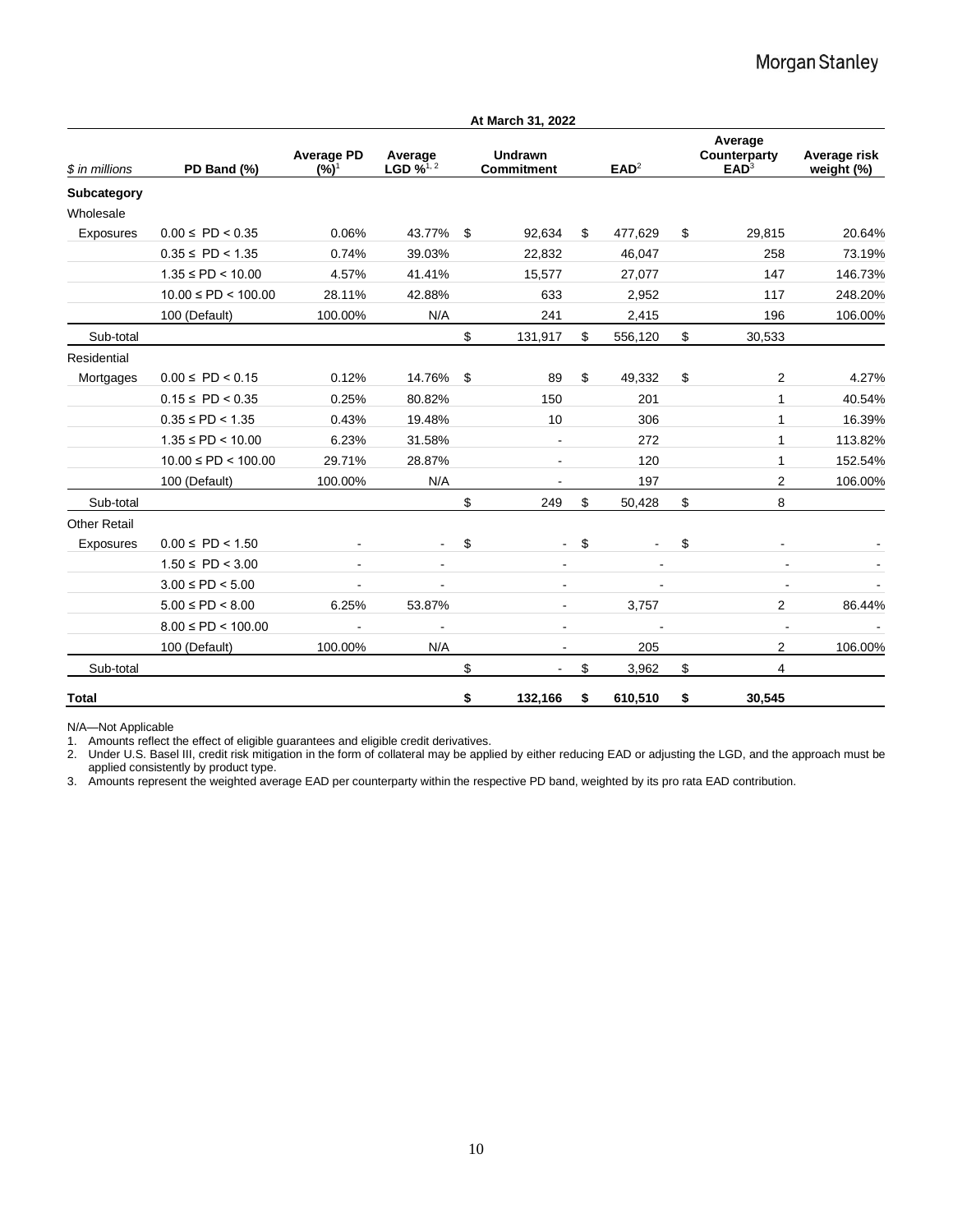# **5.4. General Disclosure for Wholesale Counterparty Credit Risk of Derivative Contracts, Repo-Style Transactions, and Eligible Margin Loans**

#### **Counterparty Credit Risk Overview**

Counterparty credit exposure arises from the risk that parties are unable to meet their payment obligations under derivative contracts, repo-style transactions, and eligible margin loans. Derivative contracts, repo-style transactions and eligible margin loans have a risk of increased potential future counterparty exposure from changes in movements in market prices and other risk factors. Potential future exposure is mitigated using netting and collateral agreements. The Firm uses the internal models methodology ("IMM") to compute an exposure that includes the mitigating effects of netting and collateral in valuing over-the-counter ("OTC") and exchangetraded derivative contracts and repo-style transactions. For certain exchange-traded derivatives where IMM is not used, as of March 31, 2022 the Firm uses SA-CCR to quantify the exposures. For eligible margin loans, the Firm uses either IMM or the collateral haircut approach ("CHA") as prescribed in the U.S. Basel III rules. The use of netting, collateral, IMM, SA-CCR and CHA is discussed further below, in addition to other counterparty credit risk management practices.

#### *Derivative Contracts*

The Firm actively manages its credit exposure through the application of collateral arrangements and readily available market instruments such as credit derivatives. The use of collateral in managing derivative risk is standard in the market place, and is governed by appropriate documentation such as the Credit Support Annex to the International Swaps and Derivatives Association, Inc. ("ISDA") documentation. In line with these standards, the Firm generally accepts only cash, government bonds, corporate debt, and main index equities as collateral. The Firm has policies and procedures for reviewing the legal enforceability of credit support documents in accordance with applicable rules.

#### *Repo-Style Transactions*

Repo-style transactions include securities sold under agreements to repurchase ("repurchase agreements"), securities purchased under agreements to resell ("reverse repurchase agreements"), securities borrowed transactions and securities loaned transactions. The Firm enters into repo-style transactions to, among other things, acquire securities to cover short positions and settle other securities obligations, to accommodate customers' needs and to finance the Firm's inventory positions. The Firm manages credit exposure arising from such transactions by, in appropriate circumstances, entering into master netting agreements and collateral agreements with counterparties that provide the Firm, in the event of a counterparty default (such as bankruptcy or a counterparty's failure to pay or perform), with the right to net a counterparty's rights and obligations under such agreement, and liquidate and set off collateral held by the Firm against the net amount owed by the counterparty. Under these agreements and transactions, the Firm either receives or provides collateral, including U.S. government and agency securities, other sovereign government obligations, corporate and other debt, and corporate equities.

#### *Eligible Margin Loans*

The Firm also engages in customer margin lending and securities-based lending to its Institutional Securities and Wealth Management clients that allow clients to borrow against the value of qualifying securities. This lending activity is included within Trading Assets, Loans or Customer and other receivables in the consolidated balance sheets. The Firm monitors required margin levels and established credit terms daily and, pursuant to such guidelines, requires customers to deposit additional collateral or reduce positions, when necessary.

#### *Netting*

The Firm recognizes netting in its estimation of EAD where it has a master netting agreement in place and other relevant requirements are met. The ISDA Master Agreement is an industry-standard master netting agreement that is typically used to document derivative transactions. The Firm generally uses the ISDA Master Agreement and similar master netting agreements to document derivative and repo-style transactions. For a discussion of the Firm's master netting agreements, see Note 6 (Derivative Instruments and Hedging Activities) and Note 8 (Collateralized Transactions) to the consolidated financial statements in the Form 10-Q.

#### *Collateral*

The Firm may require collateral depending on the credit profile of the Firm's counterparties. There is an established infrastructure to manage, maintain, and value collateral on a daily basis. Collateral held is managed in accordance with the Firm's guidelines and the relevant underlying agreements.

For a discussion of the Firm's use of collateral as a credit risk mitigant, including with respect to derivatives, repo-style transactions and eligible margin loans, see Note 6 (Derivative Instruments and Hedging Activities) and Note 8 (Collateralized Transactions) to the consolidated financial statements in the Form 10-Q. For further information on the Firm's valuation approaches, including those for collateral, see Note 2 (Significant Accounting Policies) and Note 5 (Fair Values) to the consolidated financial statements in Part II, Item 8 of the 2021 Form 10-K.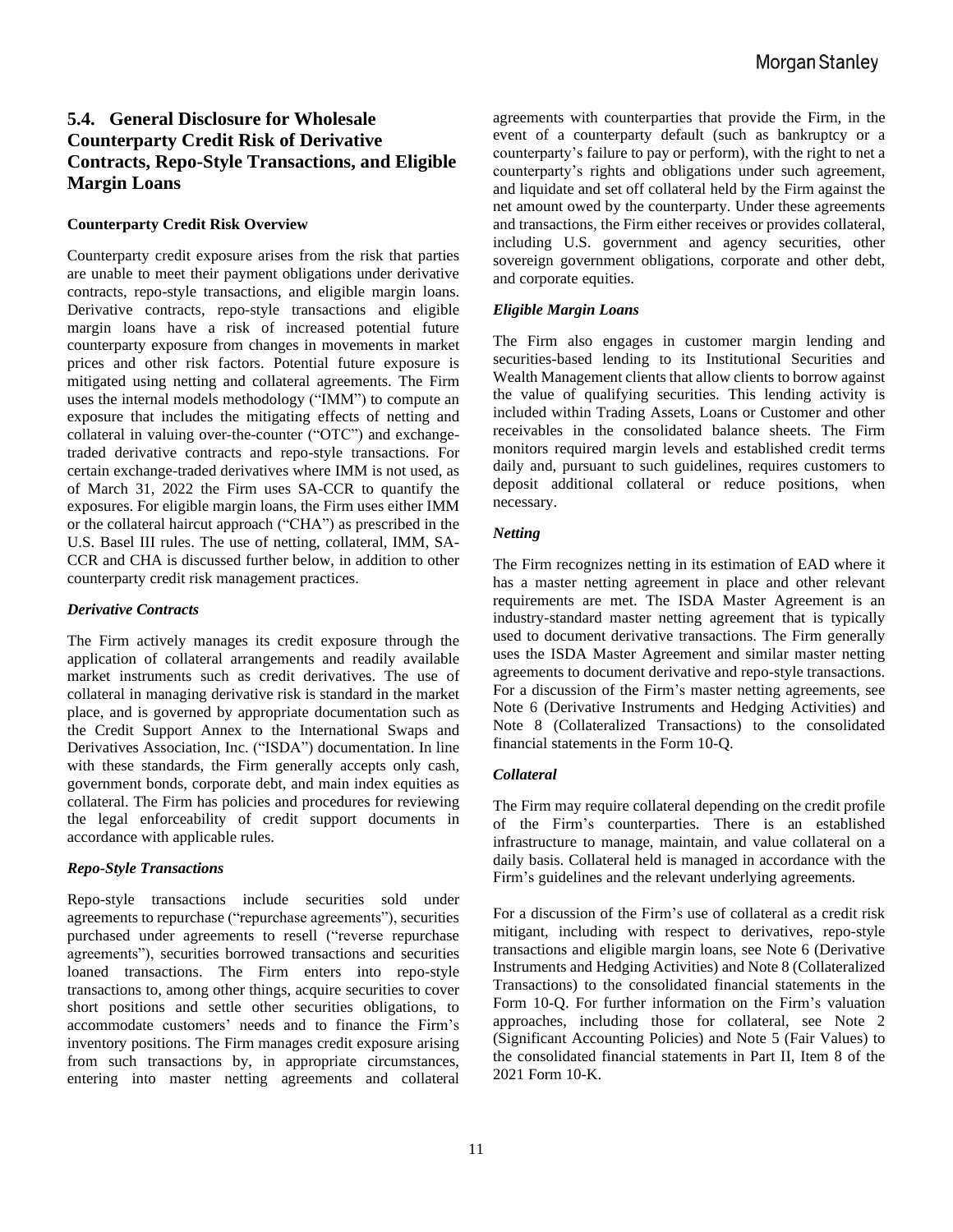#### *General Disclosure for Counterparty Credit Risk*

The following table presents the exposures for derivative and other contracts and securities financing transactions, consisting of repo-style transactions and eligible margin loans, presented on a U.S. GAAP basis.

|                                             | At             |
|---------------------------------------------|----------------|
| \$ in millions                              | March 31, 2022 |
| Derivative and Other Contracts:             |                |
| Gross positive fair value                   | \$<br>402,643  |
| Counterparty netting benefit                | (298,530)      |
| Net current credit exposure                 | \$<br>104,113  |
| Securities collateral                       | (18,000)       |
| Cash collateral                             | (46,232)       |
| Net exposure (after netting and collateral) | \$<br>39,881   |
| <b>Securities Financing Transactions:</b>   |                |
| Repo-Style Transactions:                    |                |
| Gross notional exposure                     | \$<br>403,142  |
| Net exposure (after netting and collateral) | 11,282         |
| Eligible Margin Loans:                      |                |
| Gross notional exposure <sup>1</sup>        | \$<br>125,263  |

1. At March 31, 2022, the fair value of the collateral held exceeded the carrying value of margin loans.

The following table is presented on a U.S. GAAP basis and reflects the notional amount of outstanding credit derivatives at March 31, 2022, used to hedge the Firm's own portfolio and those undertaken in connection with client intermediation activities.

|                         | At March 31, 2022      |   |        |      |                                  |      |         |  |  |  |  |
|-------------------------|------------------------|---|--------|------|----------------------------------|------|---------|--|--|--|--|
|                         | <b>Hedge Portfolio</b> |   |        |      | <b>Intermediation Activities</b> |      |         |  |  |  |  |
| \$ in millions          | <b>Purchased</b>       |   | Sold   |      | <b>Purchased</b>                 | Sold |         |  |  |  |  |
| Credit derivative type  |                        |   |        |      |                                  |      |         |  |  |  |  |
| Credit default<br>swaps | \$<br>29.158 \$        |   | 9.379  | - \$ | 257.134 \$                       |      | 258.877 |  |  |  |  |
| Total return<br>swaps   | 2,702                  |   | 1,179  |      | 11,266                           |      | 9,958   |  |  |  |  |
| Credit options          | 419                    |   |        |      | 105,946                          |      | 105,413 |  |  |  |  |
| Total                   | 32.279                 | S | 10,558 |      | 374,346                          |      | 374.248 |  |  |  |  |

For a further discussion of the Firm's credit derivatives, see "Quantitative and Qualitative Disclosures about Risk—Credit Risk—Derivatives" and Note 6 (Derivative Instruments and Hedging Activities) to the consolidated financial statements in the Form 10-Q.

#### *Internal Models Methodology*

The Firm has been approved by its primary regulators to use IMM to estimate counterparty exposure for regulatory capital purposes. Under IMM approach, the Firm uses simulation models to estimate the distribution of counterparty exposures at specified future time horizons. The simulation models project potential values of various risk factors that affect the Firm's

counterparty portfolio (*e.g.*, interest rates, equity prices, commodity prices, and credit spreads) under a large number of simulation paths, and then determine possible changes in counterparty exposure for each path by re-pricing transactions with that counterparty under the projected risk factor values. A counterparty's expected positive exposure profile is determined from the resulting modeled exposure distribution to estimate EAD in calculating credit risk RWA for regulatory capital ratio purposes. For a small population of exposures not modeled under this simulation method, the Firm calculates EAD for regulatory capital purposes using a more conservative but less risk-sensitive method. The internal models incorporate the effects of legally enforceable netting and collateral agreements in estimating counterparty exposure.

#### *Collateral Haircut Approach Methodology*

For certain eligible margin loans, EAD is adjusted to reflect the risk mitigating effect of financial collateral in line with the CHA as prescribed in the U.S. Basel III rules. Other counterparty credit risk management practices are discussed further below.

#### *Standardized Approach for Counterparty Credit Risk Methodology*

EAD for derivative contracts under SA-CCR is equal to the sum of the replacement cost ("RC") of the derivative and the potential future exposure ("PFE"), multiplied by the alpha factor, as prescribed in the U.S. Basel III rules. Where applicable, RC and PFE incorporate the effects of credit risk mitigation of financial collateral and qualifying master netting agreements.

The table below presents the EAD and RWA by methodology used for the Firm's determination of regulatory capital for derivative and other contracts and securities financing transactions, excluding default fund contributions.

|                                                   | Internal Models<br>Methodology |                      | At March 31, 2022<br>Non-Internal<br><b>Models</b><br>Methodology <sup>1</sup> |            |                              | Total |            |
|---------------------------------------------------|--------------------------------|----------------------|--------------------------------------------------------------------------------|------------|------------------------------|-------|------------|
| \$ in millions                                    | <b>EAD</b>                     | <b>RWA</b>           | EAD                                                                            | <b>RWA</b> | <b>EAD</b>                   |       | <b>RWA</b> |
| Derivative<br>and other<br>contracts <sup>2</sup> | $$150,111$ \$ 55,162 \$        |                      |                                                                                |            | 7,037 \$ 6,093 \$ 157,148 \$ |       | 61.256     |
| <b>Securities</b><br>financing<br>transactions    |                                | 40.819 - 11.862 -    | 3.190                                                                          |            | $-4.017 - 44.010$            |       | 15.880     |
| Other                                             | 4.467                          | 95                   |                                                                                |            | 4.467                        |       | 95         |
| <b>Total</b>                                      | \$                             | 195.397 \$ 67.119 \$ |                                                                                |            | 10,227 \$10,110 \$205,625 \$ |       | 77.231     |

1. Amount includes both CHA and SA-CCR.

2. Amount includes client exposures related to cleared transactions.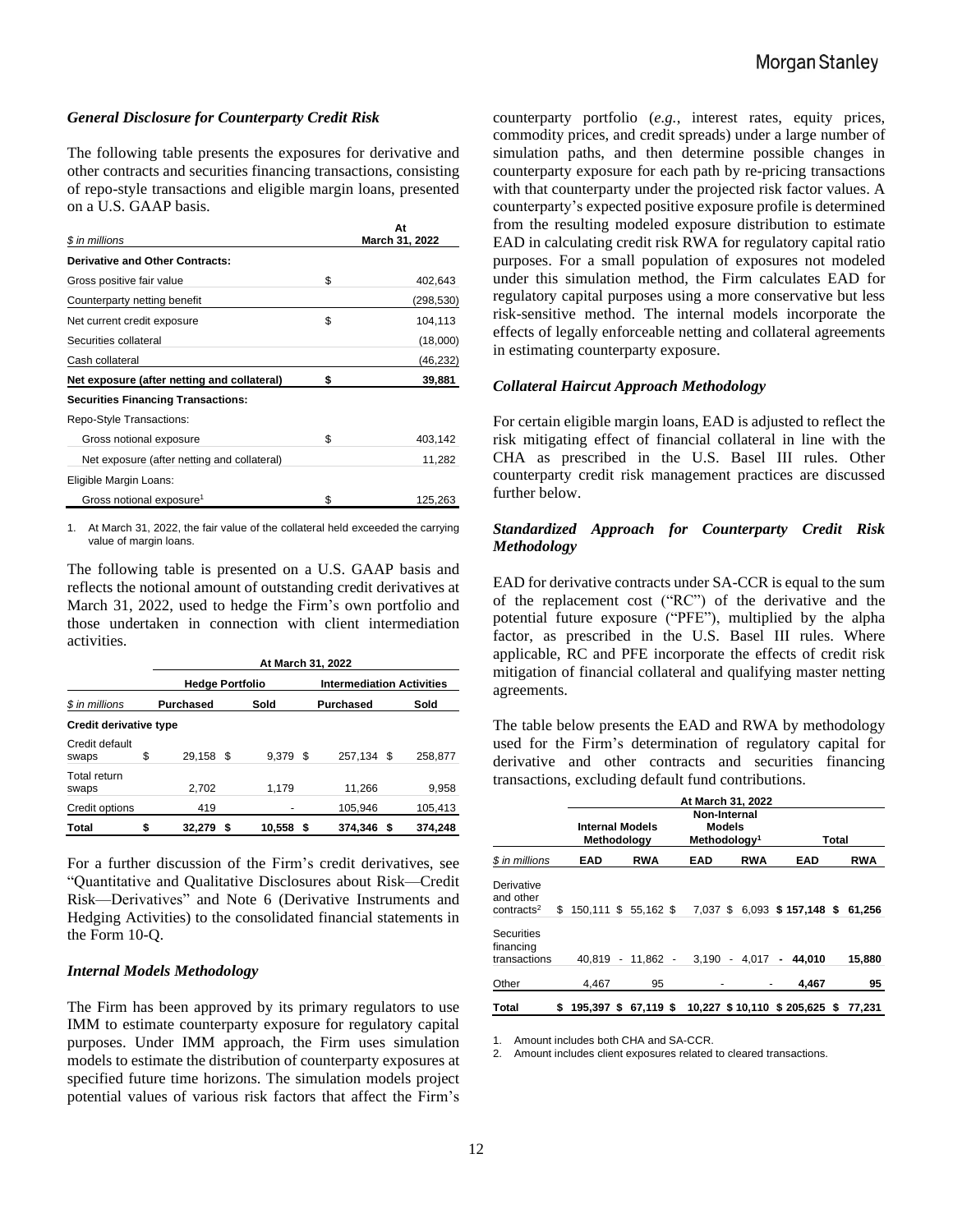#### **Other Counterparty Credit Risk Management Practices**

#### *Credit Valuation Adjustment*

CVA refers to the fair value adjustment to reflect counterparty credit risk in the valuation of OTC derivative contracts. U.S. Basel III requires the Firm to calculate RWA for CVA.

The Firm establishes a CVA for OTC derivative transactions based on expected credit losses given the probability and severity of a counterparty default. The adjustment is determined by evaluating the credit exposure to the counterparty and by taking into account the market value of a counterparty's credit risk as implied by credit spreads, and the effect of allowances for any credit risk mitigants such as legally enforceable netting and collateral agreements.

CVA is recognized in profit and loss on a daily basis and effectively represents an adjustment to reflect the credit component of the fair value of the derivatives receivable. Given that the previously recognized CVA reduces the potential loss faced in the event of a counterparty default, exposure metrics are reduced for CVA.

#### *Credit Limits Framework*

The Firm employs an internal comprehensive and global Credit Limits Framework as one of the primary tools used to manage credit risk levels across the Firm. The Credit Limits Framework includes single-name limits and portfolio concentration limits by country, industry, and product type. The limits within the Credit Limits Framework are calibrated to the Firm's risk tolerance and reflect factors that include the Firm's capital levels and the risk attributes of the exposures managed by the limits. Credit exposure is actively monitored against credit limits, and excesses are identified and escalated in accordance with established governance standards. In addition, credit limits are evaluated and reaffirmed annually or more frequently as necessary.

#### *Additional Collateral Requirements Due to Credit Rating Downgrade*

For a discussion of the additional collateral or termination payments that may be called in the event of a future credit rating downgrade of the Firm, see "MD&A—Liquidity and Capital Resources—Balance Sheet—Credit Ratings" in the Form 10-Q.

#### *Wrong-Way Risk*

The Firm incorporates the effect of specific wrong-way risk in its calculation of the counterparty exposure. Specific wrongway risk arises when a transaction is structured in such a way that the exposure to the counterparty is positively correlated with the PD of the counterparty; for example, a counterparty writing put options on its own stock or a counterparty collateralized by its own or related party stock. The Firm considers specific wrong-way risk when approving transactions. The Firm also monitors general wrong-way risk, which arises when the counterparty PD is correlated with general market or macroeconomic factors. The credit assessment process identifies these correlations and manages the risk accordingly.

#### **5.5. Credit Risk Mitigation**

#### **Overview**

In addition to the use of netting and collateral for mitigating counterparty credit risk discussed above, the Firm may seek to mitigate credit risk from its lending and derivatives transactions in multiple ways, including through the use of guarantees and hedges. At the transaction level, the Firm seeks to mitigate risk through management of key risk elements such as size, tenor, financial covenants, seniority and collateral. The Firm actively hedges its lending and derivatives exposure through various financial instruments that may include single-name, portfolio, and structured credit derivatives. Additionally, the Firm may sell, assign, or syndicate funded loans and lending commitments to other financial institutions in the primary and secondary loan market.

In connection with its derivative and other contracts and securities financing transaction activities, the Firm generally entersinto master netting agreements and collateral arrangements with counterparties. These agreements provide the Firm with the ability to demand collateral, as well as to liquidate collateral and offset receivables and payables covered under the same master netting agreement in the event of a counterparty default. For further information on the impact of netting on the Firm's credit exposures, see "Collateral" in Section 5.4 herein and "Quantitative and Qualitative Disclosures about Risk—Risk Management—Credit Risk" in Part II, Item 7A of the 2021 Form  $10-K$ .

#### *Loan Collateral Recognition and Management*

Collateralizing loans significantly reduces the credit risk to the Firm. As part of the credit evaluation process, the Credit Risk Management Department assesses the ability of obligors to grant collateral. The Credit Risk Management Department may consider the receipt of collateral as a factor when approving loans, as applicable.

Loans secured by customer margin accounts, a source of credit exposure, are collateralized in accordance with internal and regulatory guidelines. The Firm monitors exposure against required margin levels daily and pursuant to such guidelines, requires customers to deposit additional collateral or reduce positions, when necessary. Factors considered in the review of margin loans are the amount of the loan, the intended purpose, the degree of leverage being employed in the account and the amount of collateral, and overall evaluation of the portfolio to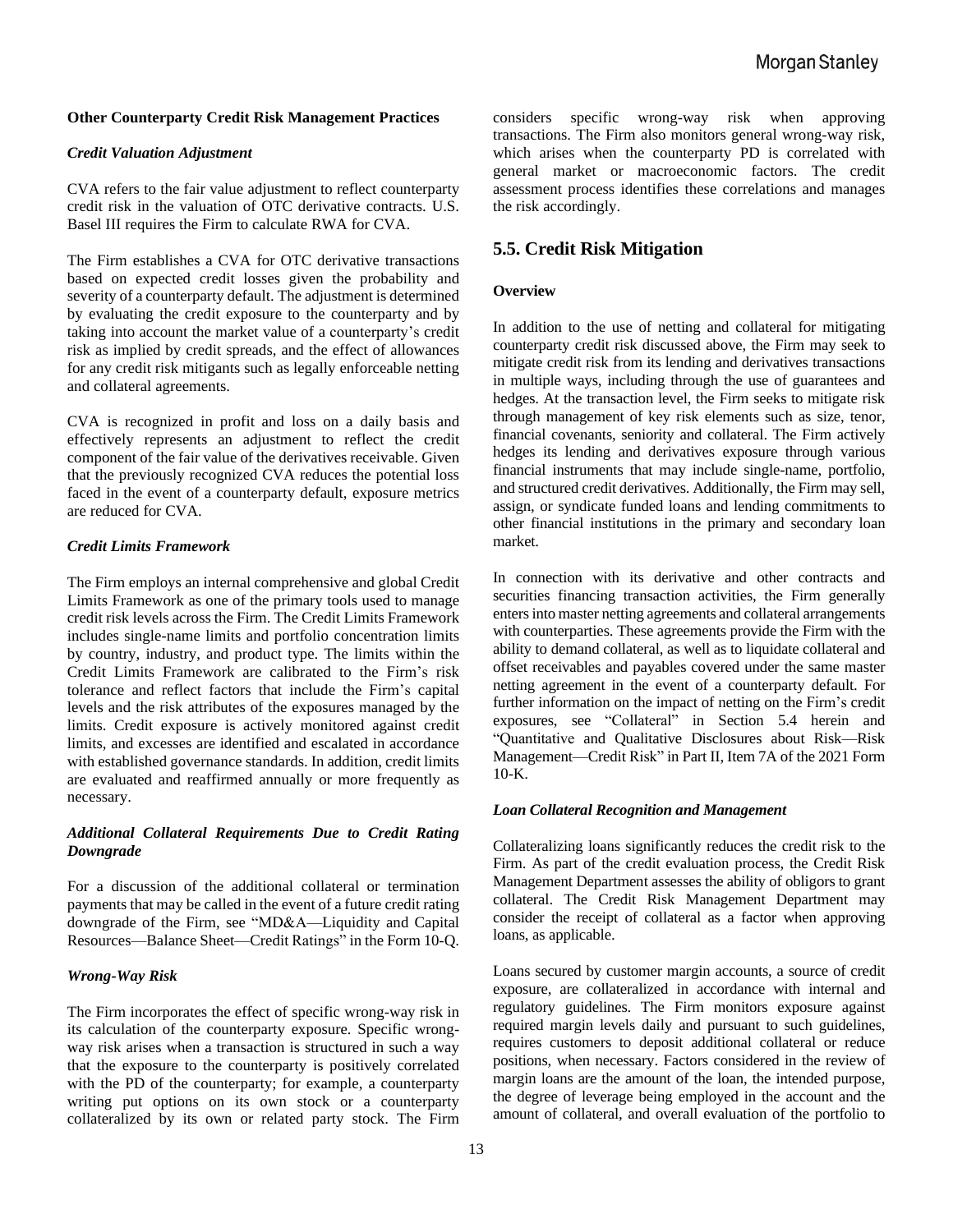ensure proper diversification or, in the case of concentrated positions, appropriate liquidity of the underlying collateral or potential risk reduction strategies. Additionally, transactions relating to restricted positions require a review of any legal impediments to liquidation of the underlying collateral. Underlying collateral for margin loans is reviewed with respect to the liquidity of the proposed collateral positions, valuation of securities, historic trading range, volatility analysis and an evaluation of industry concentrations.

With respect to first and second mortgage loans, including HELOC loans, a loan evaluation process is part of the framework of the credit underwriting policies and collateral valuation. Loanto-collateral value ratios are determined based on independent third-party property appraisal/valuations, and the security lien position is established through title/ownership reports.

#### *Guarantees and Credit Derivatives*

The Firm may accept or request guarantees from related or third parties to mitigate credit risk for wholesale obligors. Such arrangements represent obligations for the guarantor to make payments to the Firm if the counterparty fails to fulfill its obligation under a borrowing arrangement or other contractual obligation. The Firm typically accepts guarantees from corporate entities and financial institutions within its Institutional Securities business segment, and individuals and their small- and mediumsized domestic businesses within its Wealth Management business segment. The Firm may also hedge certain exposures using credit derivatives. The Firm enters into credit derivatives, principally through credit default swaps, under which it receives or provides protection against the risk of default on a set of debt obligations issued by a specified reference entity or entities. A majority of the Firm's hedge counterparties are banks, brokerdealers, insurance, and other financial institutions.

The Firm recognizes certain credit derivatives and third-party guarantees for the reduction of capital requirements under the Advanced Approach. At March 31, 2022, the aggregate EAD amount of the Firm's wholesale exposure hedged by such credit derivatives or third-party guarantees, excluding CVA hedges, was \$6,319 million.

# **6. Equities Not Subject to Market Risk Capital Rule**

#### **Overview**

The Firm occasionally makes equity investments that may include business facilitation or other investing activities. Such investments are typically strategic investments undertaken by the Firm to facilitate core business activities. The Firm may also make equity investments and capital commitments to public and private companies, funds, and other entities. Additionally, the Firm sponsors and manages investment vehicles and separate accounts for clients seeking exposure to private equity, infrastructure, mezzanine lending, and real estate-related and other alternative investments. The Firm may also invest in and provide capital to such investment vehicles.

#### *Valuation for equity investments not subject to market risk capital rule*

The Firm's equity investments include investments in private equity funds, real estate funds, and hedge funds (which include investments made in connection with certain employee deferred compensation plans), as well as direct investments in equity securities, which are presented on a U.S. GAAP basis.

The Firm applies the Alternative Modified Look-Through Approach for equity exposures to investment funds. Under this approach, the adjusted carrying value of an equity exposure to an investment fund is assigned on a pro rata basis to different risk weight categories based on the information in the fund's prospectus or related documents. For all other equity exposures, the Firm applies the Simple Risk-Weight Approach ("SRWA"). Under SRWA, the RWA for each equity exposure is calculated by multiplying the adjusted carrying value of the equity exposure by the applicable regulatory prescribed risk weight.

The following table consists of U.S. GAAP amounts disclosed in the Firm's balance sheet of investments and the types and nature of investments, capital requirements by appropriate equity groupings, realized gains/(losses) from sales and liquidations in the reporting period, unrecognized gains/(losses) related to investments carried at cost and unrealized gains/(losses) included in Tier 1 and/or Tier 2 capital.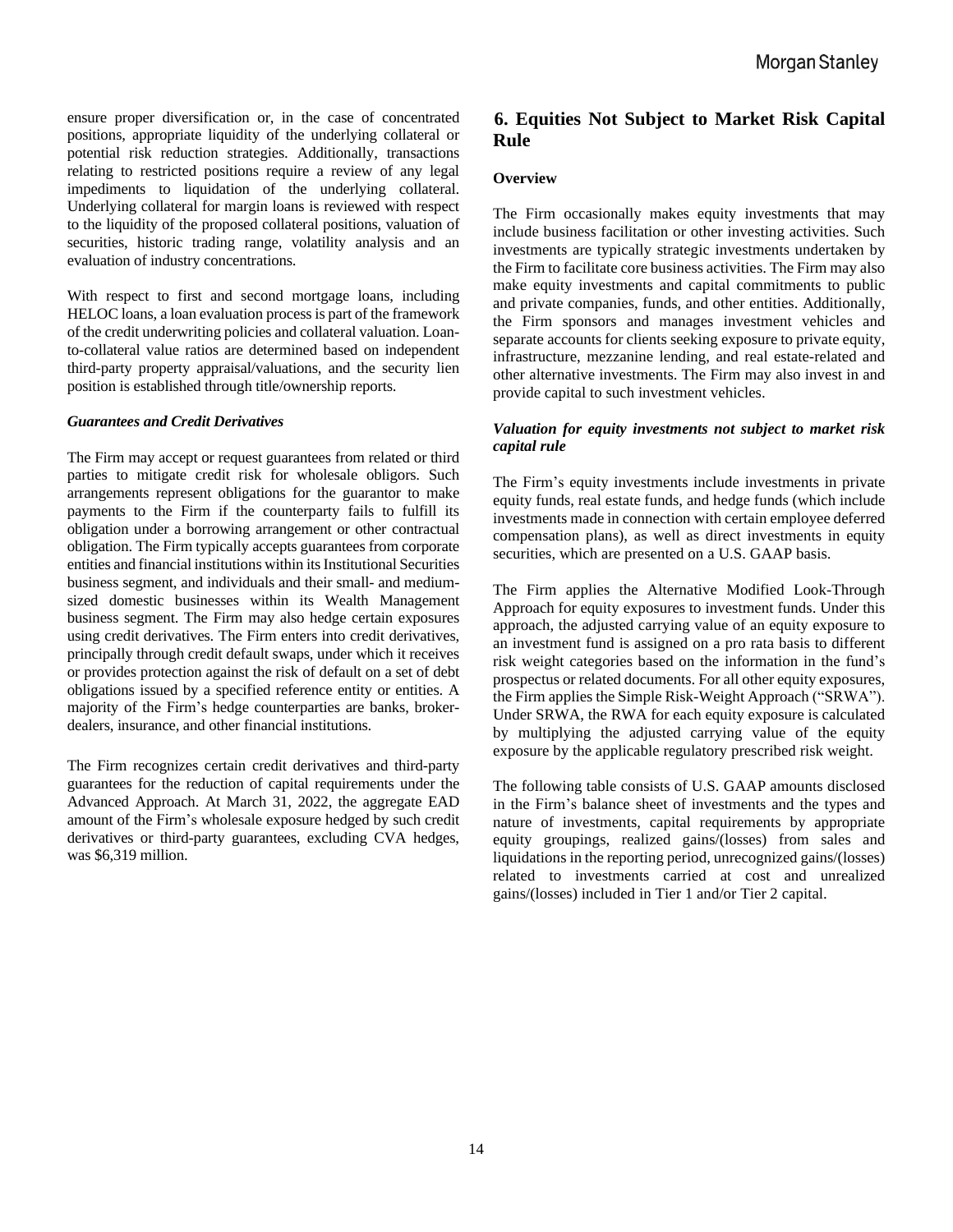| <b>Risk</b> |             |
|-------------|-------------|
| Weight %    | $RWA^2$     |
|             |             |
|             |             |
| 0%          | \$          |
| 20%         | 22          |
| 100%        | 3,699       |
| 100%        | 9,415       |
| 250%        | 8,053       |
| 300%        |             |
| 400%        |             |
| 600%        | 2,734       |
| N/A         | S<br>23,923 |
|             |             |

| <b>Alternative Modified Look-</b><br>Through Approach                               | 1,359        | N/A |   | 638    |
|-------------------------------------------------------------------------------------|--------------|-----|---|--------|
| <b>Total Equities Not Subject to</b><br>Market Risk Capital Rule                    | 16.824<br>\$ | N/A | S | 24,561 |
| Quarter-to-date realized gains/(losses) from sales and liquidations <sup>4</sup>    |              |     | S | 66     |
| Total unrealized gains/(losses) on equity securities reflected in AOCI <sup>4</sup> |              |     |   |        |
| Unrecognized gains/(losses) related to investments carried at cost <sup>4</sup>     |              |     |   | (17)   |
| Unrealized gains/(losses) included in Tier 1 and/or Tier 2 capital                  |              |     |   |        |

#### N/A—Not Applicable

- 1. The total on-balance sheet amount reflects \$12,975 million and \$3,849 million of non-publicly traded and publicly traded investments, respectively, at March 31, 2022. The on-balance sheet amounts are presented on a U.S. GAAP basis, which include investments in the Firm's own capital instruments and investments in the capital instruments of unconsolidated financial institutions that are subject to capital deductions under U.S. Basel III. At March 31, 2022, the amount of Equities Not Subject to Market Risk Capital Rule that was deducted from Total capital was \$682 million, which also includes certain deductions applicable under the Volcker Rule. For a discussion of the Firm's deductions under the Volcker Rule, see "Business—Supervision and Regulation—Financial Holding Company—Activities Restrictions under the Volcker Rule" in Part I, Item 1 of the 2021 Form 10-K. For further information on the Firm's valuation techniques related to investments, see Note 2 (Significant Accounting Policies) to the consolidated financial statements in Part II, Item 8 of the 2021 Form 10-K.
- 2. In accordance with U.S. Basel III, RWA reflect a 1.06 multiplier and include both on- and off-balance sheet equity exposures.
- 3. Under the Advanced Approach, significant investments in unconsolidated financial institutions in the form of common stock, which are not deducted from Common Equity Tier 1, are assigned a 250% risk weight.
- 4. For the quarter ended March 31, 2022.

#### **7. Securitization Exposures**

A securitization exposure is defined (in line with the U.S. Basel III definition) as a transaction in which:

- All or a portion of the credit risk of the underlying exposures is transferred to third parties, and has been separated into two or more tranches reflecting different levels of seniority;
- The performance of the securitization depends upon the performance of the underlying exposures;
- All or substantially all of the underlying exposures are financial exposures; and
- The underlying exposures are not owned by an operating company or certain other issuers.

Securitization exposures include on- or off-balance sheet exposures (including credit enhancements) that arise from a traditional securitization or synthetic securitization (including a re-securitization transaction); or an exposure that directly or indirectly references a securitization exposure (*e.g.*, a credit derivative). A re-securitization is a securitization which has more than one underlying exposure and in which one or more of the underlying exposures is itself a securitization exposure.

On-balance sheet exposures include securitization notes purchased and loans made to securitization trusts. Off-balance sheet exposures include liquidity commitments and derivatives (including tranched credit derivatives and derivatives for which the reference obligation is a securitization).

Securitization exposures are classified as either traditional or synthetic. In a traditional securitization, risk is transferred other than through the use of credit derivatives or guarantees. Typically, the originator establishes a special purpose entity ("SPE") and sells assets (either originated or purchased) off its balance sheet into the SPE, which issues securities to investors. In a synthetic securitization, credit risk is transferred to an investor through the use of credit derivatives or guarantees.

The Firm does not manage or advise entities that invest in securitizations sponsored by the Firm.

Except for (i) the AFS securities portfolios, for which the Firm purchases mostly highly rated tranches of ABS securitizations not sponsored by the Firm, and (ii) warehouse loans and liquidity commitments to client sponsored SPEs, the Firm engages in securitizations primarily as a trading activity.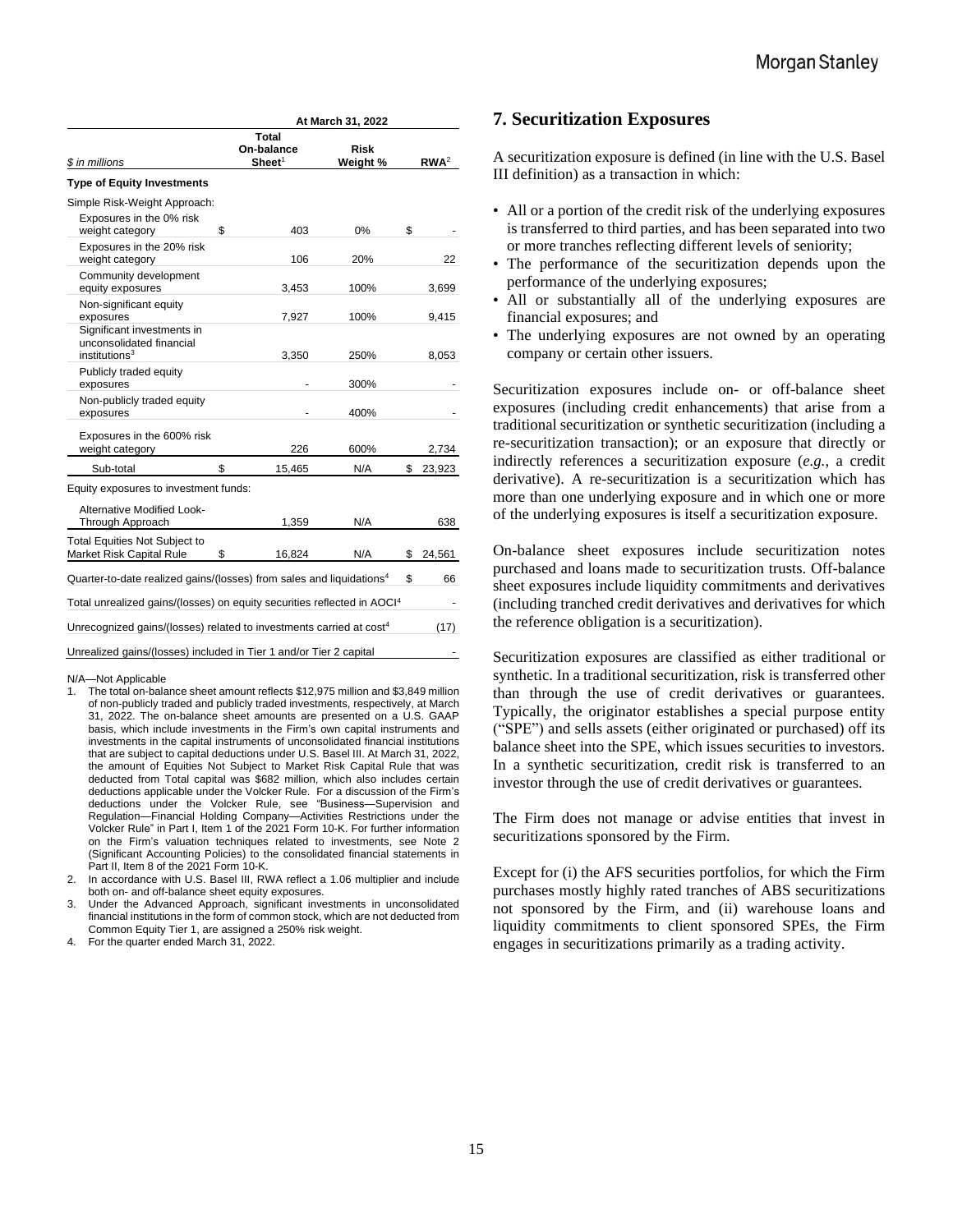The Firm retains securities issued in some of the securitization transactions it sponsors, and it purchases securities issued in securitization transactions sponsored by others as part of its trading inventory. These interests are included in the consolidated balance sheets at fair value with mark-to-market changes reported in net income.

For further information on securitization transactions in which the Firm holds any exposure in either the banking book or the trading book, see Note 16 (Variable Interest Entities and Securitization Activities) to the consolidated financial statements in Part II, Item 8 of the 2021 Form 10-K and Note 14 (Variable Interest Entities and Securitization Activities) to the consolidated financial statements in the Form 10-Q.

# **7.1. Accounting and Valuation**

For a discussion of the Firm's accounting and valuation techniques related to securitizations, see Note 2 (Significant Accounting Policies), Note 5 (Fair Values) and Note 16 (Variable Interest Entities and Securitization Activities) to the consolidated financial statements in Part II, Item 8 of the 2021 Form 10-K and Note 14 (Variable Interest Entities and Securitization Activities) to the consolidated financial statements in the Form 10-Q.

# **7.2. Securitization and Resecuritization Exposures in the Banking Book**

The following table presents the total outstanding exposures securitized by the Firm as a sponsor for which the Firm has retained credit or counterparty exposures in the banking book as securitizations at March 31, 2022. This excludes securities held in the Firm's trading book and this table is primarily comprised of transactions in which the Firm transferred assets and entered into a derivative transaction with the securitization SPE. For residential mortgage and commercial mortgage transactions, these derivatives are interest rate and/or currency swaps. Traditional securitization exposures reflect unpaid principal balances of the underlying collateral, and synthetic securitization exposures reflect notional amounts.

|                        | At March 31, 2022                                                                                                                                     |        |  |      |                  |  |
|------------------------|-------------------------------------------------------------------------------------------------------------------------------------------------------|--------|--|------|------------------|--|
| \$ in millions         | <b>Traditional</b><br><b>Amounts Sold</b><br>by Third Parties<br>in Transactions<br><b>Amounts Sold</b><br>Sponsored by<br>bγ<br>the Firm<br>the Firm |        |  |      | <b>Synthetic</b> |  |
| <b>Exposure type</b>   |                                                                                                                                                       |        |  |      |                  |  |
| Commercial mortgages   | S                                                                                                                                                     | - \$   |  | - \$ |                  |  |
| Residential mortgages  |                                                                                                                                                       | 281    |  |      |                  |  |
| Corporate debt         |                                                                                                                                                       |        |  |      |                  |  |
| Asset-backed and other |                                                                                                                                                       |        |  |      |                  |  |
| Total                  |                                                                                                                                                       | 281 \$ |  |      |                  |  |

The following table is presented on a U.S. GAAP basis and reflects a summary of the Firm's securitization activity during 2022, regardless of whether the Firm retained credit or counterparty exposure, including the amount of exposures securitized (by exposure type), and the corresponding recognized gain or loss on sale. This table includes assets transferred by unaffiliated co-depositors into these transactions.

|                        | Three Months Ended March 31, 2022 |                                       |                                      |                                                                                        |  |  |
|------------------------|-----------------------------------|---------------------------------------|--------------------------------------|----------------------------------------------------------------------------------------|--|--|
| \$ in millions         |                                   | <b>Amounts Sold</b><br>by<br>the Firm | Recognized<br>Gain/(Loss)<br>on Sale | <b>Amounts Sold</b><br>by Third Parties<br>in Transactions<br>Sponsored by<br>the Firm |  |  |
| <b>Exposure type</b>   |                                   |                                       |                                      |                                                                                        |  |  |
| Commercial mortgages   | S                                 | 1,600 \$                              | 11 \$                                | 5,151                                                                                  |  |  |
| Residential mortgages  |                                   |                                       |                                      |                                                                                        |  |  |
| Corporate debt         |                                   |                                       |                                      |                                                                                        |  |  |
| Asset-backed and other |                                   |                                       |                                      |                                                                                        |  |  |
| Total                  |                                   | 1,600 \$                              | 11 \$                                | 5,151                                                                                  |  |  |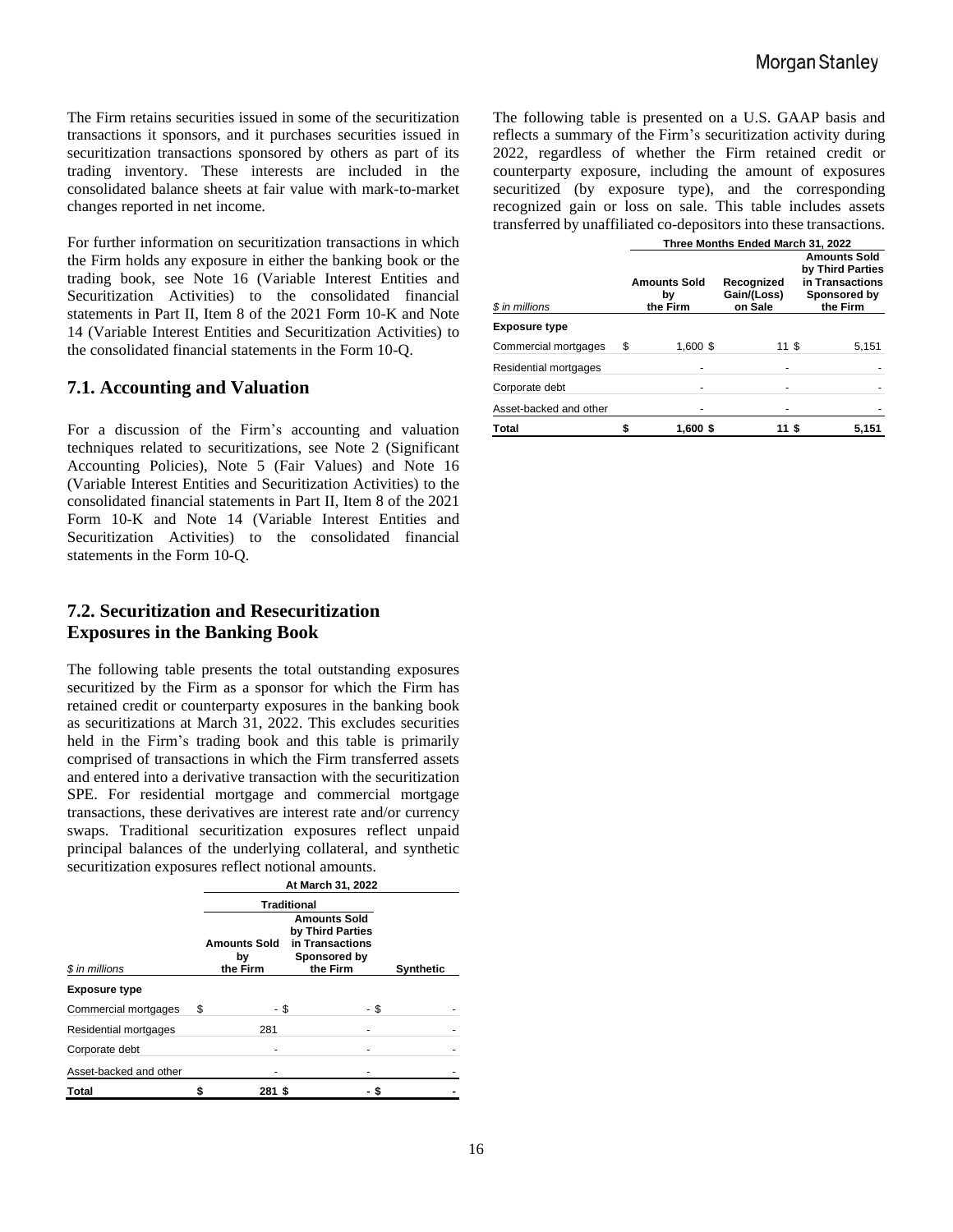The following table is presented on a U.S. GAAP basis and reflects a summary of the Firm's securitization activity during 2022, for those transactions in which the Firm has not retained an interest, including the amount of exposures securitized (by exposure type), and the corresponding recognized gain or loss on sale. This table includes assets transferred by unaffiliated codepositors into these transactions.

|                        | Three Months Ended March 31, 2022     |        |                                      |                                                                                        |  |  |
|------------------------|---------------------------------------|--------|--------------------------------------|----------------------------------------------------------------------------------------|--|--|
| \$ in millions         | <b>Amounts Sold</b><br>bγ<br>the Firm |        | Recognized<br>Gain/(Loss)<br>on Sale | <b>Amounts Sold</b><br>by Third Parties<br>in Transactions<br>Sponsored by<br>the Firm |  |  |
| <b>Exposure type</b>   |                                       |        |                                      |                                                                                        |  |  |
| Commercial mortgages   | \$                                    | 729 \$ | 2\$                                  | 3,647                                                                                  |  |  |
| Residential mortgages  |                                       |        |                                      |                                                                                        |  |  |
| Corporate debt         |                                       |        |                                      |                                                                                        |  |  |
| Asset-backed and other |                                       |        |                                      |                                                                                        |  |  |
| <b>Total</b>           |                                       | 729 \$ | 2\$                                  | 3.647                                                                                  |  |  |

For information on securities held in the Firm's trading book, see "Securitization and Resecuritization Exposures in the Trading Book" in Section 7.3 herein.

During the quarter ended March 31, 2022, the Firm recognized \$1 million credit loss relating to retained senior or subordinate tranches in the banking book. The Firm did not have any impaired/past due exposures or losses on securitized assets.

In addition, the Firm may enter into derivative contracts, such as interest rate swaps with securitization SPEs. These derivative transactions generally represent senior obligations of the SPEs, senior to the most senior beneficial interest outstanding in the securitized exposures, and are included in the Firm's consolidated balance sheets at fair value.

The following table is presented on a U.S. GAAP basis and reflects the outstanding exposures intended to be securitized:

| \$ in millions         | At March 31, 2022 |
|------------------------|-------------------|
| <b>Exposure type</b>   |                   |
| Commercial mortgages   | \$<br>1,164       |
| Residential mortgages  |                   |
| Corporate debt         | 331               |
| Asset-backed and other |                   |
| <b>Total</b>           | 1,495             |

The following table presents the aggregate EAD amount of the Firm's outstanding on- and off-balance sheet securitization positions by exposure type:

|                                     |                     | At March 31, 2022    |        |
|-------------------------------------|---------------------|----------------------|--------|
| \$ in millions                      | On-balance<br>sheet | Off-balance<br>sheet | Total  |
| <b>Exposure type</b>                |                     |                      |        |
| Commercial mortgages                | \$<br>10,236 \$     | $2,134$ \$           | 12,370 |
| Residential mortgages               | 1.451               | 380                  | 1,831  |
| Corporate debt                      | 5.822               | 3,597                | 9,419  |
| Asset-backed and other <sup>1</sup> | 3,846               | 4,771                | 8,618  |
| <b>Total</b>                        | 21,355 \$           | 10,882 \$            | 32,238 |

Amounts primarily reflect student loans, auto receivables, municipal bond liquidity facilities and consumer loan receivables.

The following tables present the aggregate EAD amount of securitization exposures retained or purchased and the associated RWA for these exposures, categorized between securitization and re-securitization exposures. In addition, these exposures are further categorized into risk weight bands and by risk-based capital approaches. The Firm employs the Supervisory Formula Approach and the Simplified Supervisory Formula Approach to calculate counterparty credit capital for securitization exposures in the Firm's banking book. The Supervisory Formula Approach uses internal models to calculate the risk weights for securitization exposures. The Simplified Supervisory Formula Approach is a simplified version of the Supervisory Formula Approach under which the risk weights for securitization exposures are determined using supervisory risk weights and other inputs. In those cases where the Firm does not apply either of the Supervisory Formula Approach or the Simplified Supervisory Formula Approach, then the securitization exposures will be assigned to the 1,250% risk weight category.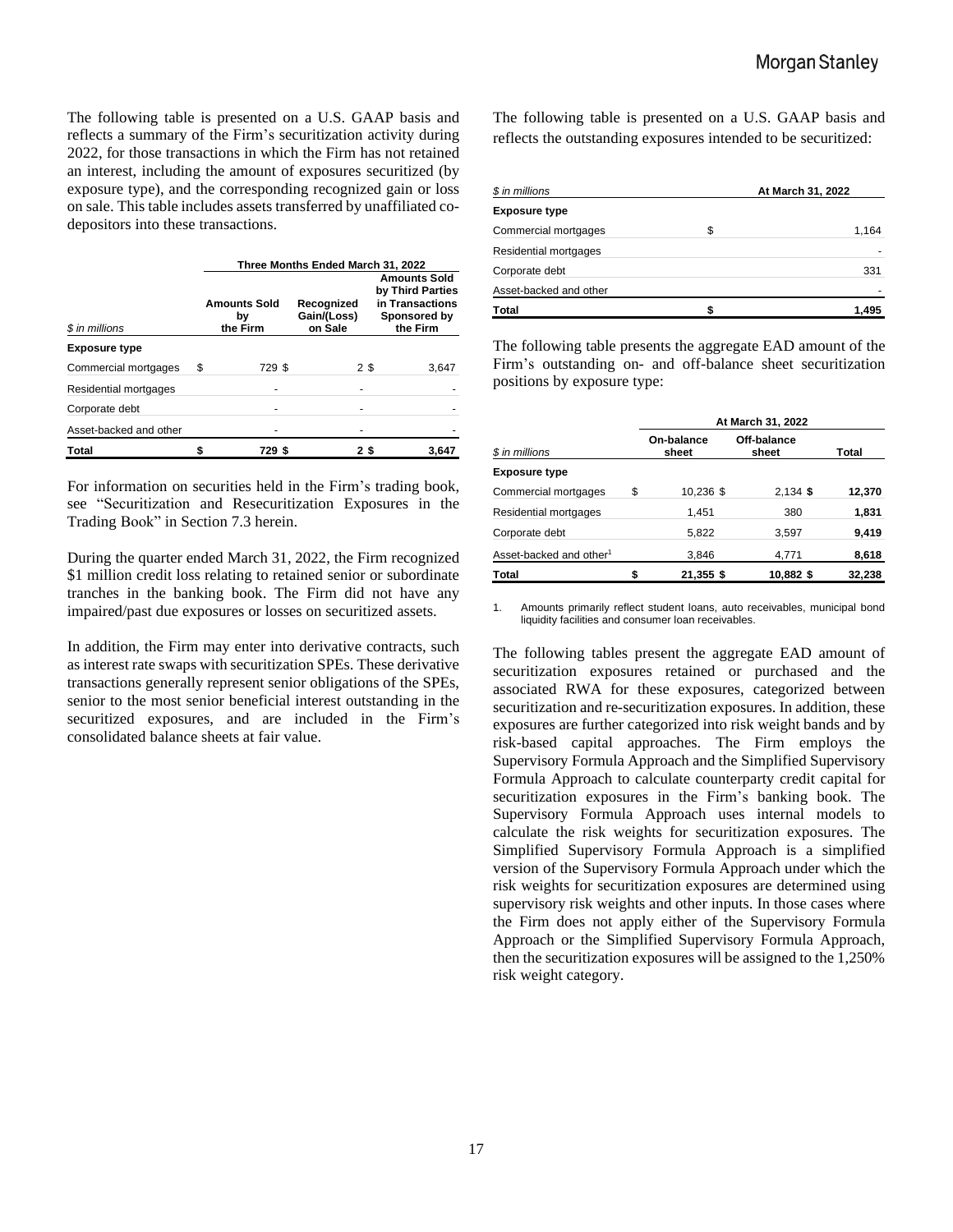|                          |                                        | At March 31, 2022                 |           |            |            |            |  |
|--------------------------|----------------------------------------|-----------------------------------|-----------|------------|------------|------------|--|
|                          |                                        | <b>Securitizations</b>            |           |            |            |            |  |
|                          | <b>Supervisory</b><br>Formula Approach | 1,250% Risk<br>Weight<br>Category |           |            |            |            |  |
| \$ in millions           | <b>EAD</b>                             | <b>RWA</b>                        | EAD       | <b>RWA</b> | <b>EAD</b> | <b>RWA</b> |  |
| <b>Risk Weight</b>       |                                        |                                   |           |            |            |            |  |
| 0% to $\epsilon$ =20%    | $$14.003$ \$                           | $2.969$ \$                        | 14.441 \$ | $3.062$ \$ | - \$       |            |  |
| $>20\%$ to $\leq 100\%$  | 1.671                                  | 629                               | 756       | 256        |            |            |  |
| $>100\%$ to $\leq 500\%$ | 486                                    | 590                               | 817       | 1,804      |            |            |  |
| >500% to <1250%          |                                        |                                   | 7         | 80         |            |            |  |
| 1,250%                   |                                        |                                   | 11        | 147        |            | 1          |  |
| Total                    | \$16.160\$                             | 4.188 \$                          | 16,032 \$ | 5.349 \$   | - \$       | 1          |  |

|                          |            | At March 31, 2022<br><b>Re-securitizations</b>                                                                                                   |     |      |            |            |            |            |
|--------------------------|------------|--------------------------------------------------------------------------------------------------------------------------------------------------|-----|------|------------|------------|------------|------------|
|                          |            | <b>Simplified</b><br><b>Supervisory</b><br><b>Supervisory</b><br>1,250% Risk<br>Formula<br>Formula<br>Weight<br>Category<br>Approach<br>Approach |     |      |            |            |            |            |
| \$ in millions           | <b>EAD</b> |                                                                                                                                                  | RWA |      | <b>EAD</b> | <b>RWA</b> | <b>EAD</b> | <b>RWA</b> |
| <b>Risk Weight</b>       |            |                                                                                                                                                  |     |      |            |            |            |            |
| 0% to $\text{<-}20\%$    | \$         | - \$                                                                                                                                             |     | - \$ | - \$       | - \$       |            | - \$       |
| $>20\%$ to $\leq 100\%$  |            |                                                                                                                                                  |     |      | 1          |            |            |            |
| $>100\%$ to $\leq 500\%$ |            |                                                                                                                                                  |     |      | 4          | 10         |            |            |
| >500% to <1250%          |            |                                                                                                                                                  |     |      |            | 1          |            |            |
| 1250%                    |            |                                                                                                                                                  |     |      |            |            |            | 2          |
| Total                    |            | S                                                                                                                                                |     |      | 5\$        | 11 5       |            | 2          |

At March 31, 2022, the amount of exposures that was deducted from Tier 1 common capital, representing the after-tax gain on sale resulting from securitization was \$33 million.

The following table presents the aggregate EAD amount of resecuritization exposures retained or purchased, categorized according to exposures to which credit risk mitigation is applied and those not applied.

| \$ in millions                                                               |   | At March 31,<br>2022 |
|------------------------------------------------------------------------------|---|----------------------|
| <b>Re-securitization exposures:</b>                                          |   |                      |
| Re-securitization exposure to which credit risk mitigation is<br>applied     | S |                      |
| Re-securitization exposure to which credit risk mitigation is<br>not applied |   | 5                    |
| Total re-securitization exposures retained or purchased \$                   |   | 5                    |
| Total re-securitization exposure to quarantors                               |   |                      |
| Total re-securitization exposure not to guarantors                           |   | 5                    |
| Total re-securitization exposures retained or purchased \$                   |   | 5                    |

The credit risk of the Firm's securitizations and resecuritizations is controlled by actively monitoring and managing the associated credit exposures. The Firm evaluates collateral quality, credit subordination levels and structural characteristics of securitization transactions at inception and on an ongoing basis, and manages exposures against internal concentration limits.

# **7.3. Securitization and Resecuritization Exposures in the Trading Book**

The Firm also engages in securitization activities related to commercial and residential mortgage loans, corporate bonds and loans, municipal bonds and other types of financial instruments. The Firm records such activities in the trading book.s

The following table presents the Net Market Value of the Firm's aggregate on- and off-balance sheet securitization positions by exposure type, inclusive of hedges, in the trading book:

|                                        | At March 31, 2022             |       |  |  |
|----------------------------------------|-------------------------------|-------|--|--|
| \$ in millions                         | Net Market Value <sup>1</sup> |       |  |  |
| <b>Exposures</b>                       |                               |       |  |  |
| Commercial mortgages                   | S                             | 683   |  |  |
| Residential mortgages                  |                               | 698   |  |  |
| Corporate debt <sup>2</sup>            |                               | 356   |  |  |
| Asset-backed securitizations and other |                               | 197   |  |  |
| Total                                  |                               | 1.934 |  |  |

1. Net Market Value represents the fair value for cash instruments and the replacement value for derivative instruments.

Amount includes correlation trading positions that are not eligible for Comprehensive Risk Measure ("CRM") surcharge. For more information on CRM, see "Comprehensive Risk Measure" in Section 9.1 included herein.

The Firm closely monitors the price, basis and liquidity risk in the covered securitization and resecuritization positions that are held in the trading book. Each position falls into at least one or more trading limits that have been set to limit the aggregate, concentration and basis risk in the portfolio to acceptable levels. Holdings are monitored against these limits on a daily basis.

The inherent market risk of these positions are captured in various risk measurement models including Regulatory VaR, Regulatory stressed VaR and stress loss scenarios which are calculated and reviewed on a daily basis. Further, the Firm regularly performs additional analysis to comprehend various risks in its securitization and resecuritization portfolio, and changes in these risks. Analysis is performed in accordance with U.S. Basel III to understand structural features of the portfolio and the performance of underlying collateral.

The Firm calculates the standard specific risk regulatory capital for securitization and resecuritization positions under the Simplified Supervisory Formula Approach. Under this approach, a risk weight assigned to each position is calculated based on a prescribed regulatory methodology. The resulting capital charge represents the higher of the total net long or net short capital charge calculated after applicable netting.

In addition, the Firm uses a variety of hedging strategies to mitigate credit spread and default risk for the securitization and resecuritization positions. Hedging decisions are based on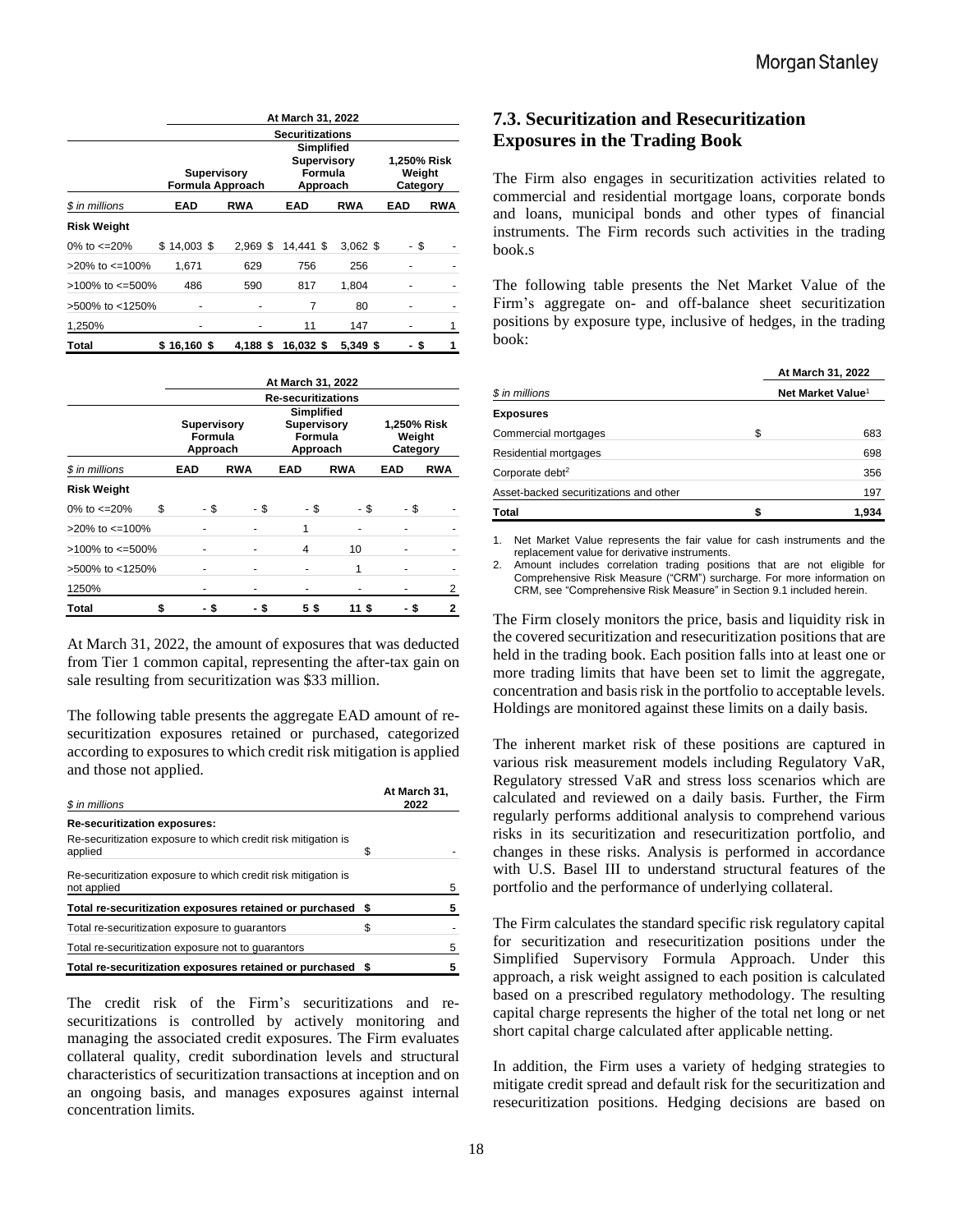market conditions, and are evaluated within the Firm's risk governance structure.

#### **8. Interest Rate Risk Sensitivity Analysis**

The Firm believes that the net interest income sensitivity analysis is an appropriate representation of the Firm's 'Wealth Management business segment' interest rate risk for nontrading activities. For information on the interest rate risk sensitivity analysis, see "Quantitative and Qualitative Disclosures about Risk—Market Risk—Non-Trading Risks— U.S. Bank Subsidiaries' Net Interest Income Sensitivity Analysis" in the Form 10-Q.

#### **9. Market Risk**

Market risk refers to the risk that a change in the level of one or more market prices, rates, indices, implied volatilities (the price volatility of the underlying instrument imputed from option prices), correlations or other market factors, such as market liquidity, will result in losses for a position or portfolio. Generally, the Firm incurs market risk as a result of trading, investing and client facilitation activities, principally within its Institutional Securities business segment where the substantial majority of the Firm's market risk capital is required. In addition, the Firm incurs trading-related market risk within its Wealth Management business segment. The Firm's Investment Management business segment incurs principally non-trading market risk primarily from investments in real estate funds and private equity vehicles. For a further discussion of the Firm's market risk and market risk management framework, see "Quantitative and Qualitative Disclosures about Risk—Risk Management—Market Risk" and "Quantitative and Qualitative Disclosures about Risk—Risk Management—Country Risk" in Part II, Item 7A of the 2021 Form 10-K

The following table presents the Firm's measure for market risk and market risk RWA in accordance with the Advanced Approach, categorized by component type. RWA for market risk are computed using either regulator-approved internal models or standardized methods that involve applying riskweighting factors prescribed by regulators. Pursuant to U.S. Basel III, multiplying the measure for market risk by 12.5 results in market risk RWA.

|                                                           | At March 31, 2022 |                                          |                  |  |  |
|-----------------------------------------------------------|-------------------|------------------------------------------|------------------|--|--|
| \$ in millions                                            |                   | <b>Measure for</b><br><b>Market Risk</b> | RWA <sup>1</sup> |  |  |
| Components of measure for market risk and market risk RWA |                   |                                          |                  |  |  |
| Regulatory VaR <sup>2</sup>                               | \$                | 551 \$                                   | 6,883            |  |  |
| Regulatory stressed VaR <sup>3</sup>                      |                   | 1.354                                    | 16,926           |  |  |
| Incremental risk charge <sup>3</sup>                      |                   | 591                                      | 7,390            |  |  |
| Comprehensive risk measure <sup>3, 4</sup>                |                   | 46                                       | 576              |  |  |
| Specific risk:                                            |                   |                                          |                  |  |  |
| Non-securitizations <sup>5</sup>                          |                   | 1,239                                    | 15,484           |  |  |
| Securitizations <sup>6</sup>                              |                   | 657                                      | 8,212            |  |  |
| <b>Total market risk</b>                                  | \$                | 4.438 \$                                 | 55,471           |  |  |

1. For information on the Firm's market risk RWA roll-forward from December 31, 2021 to March 31, 2022, see "MD&A—Liquidity and Capital Resources— Regulatory Requirements—Regulatory Capital Requirements" in the Form 10- Q.

- 2. Per regulatory requirements, the daily average of the previous 60 business days from the period-end date is utilized in the regulatory capital calculation.
- 3. Per regulatory requirements, the weekly average of the previous 12 weeks from the period-end date is utilized in the regulatory capital calculation.
- 4. Amount represents the greater of the modeled component and the 8% surcharge computed under the Standardized approach. As of the most recent reporting date, RWA from the CRM modeled charge was \$468 million and the surcharge was \$576 million. For more information on CRM, see "Comprehensive Risk Measure" in Section 9.1 included herein.
- 5. Non-securitization specific risk charges calculated using regulatory-prescribed risk-weighting factors for certain debt and equity positions. The prescribed risk-weighting factors are generally based on, among other things, the Organization for Economic Cooperation and Development's country risk classifications for the relevant home country (in the case of public sector and depository institution debt positions), the remaining contractual maturity and internal assessments of creditworthiness. Additionally, amounts include a De Minimis RWA for positions not captured in the VaR model.
- 6. For information on market risk related to securitizations, see Section 7.3 "Securitization and Resecuritization Exposures in the Trading Book" included herein.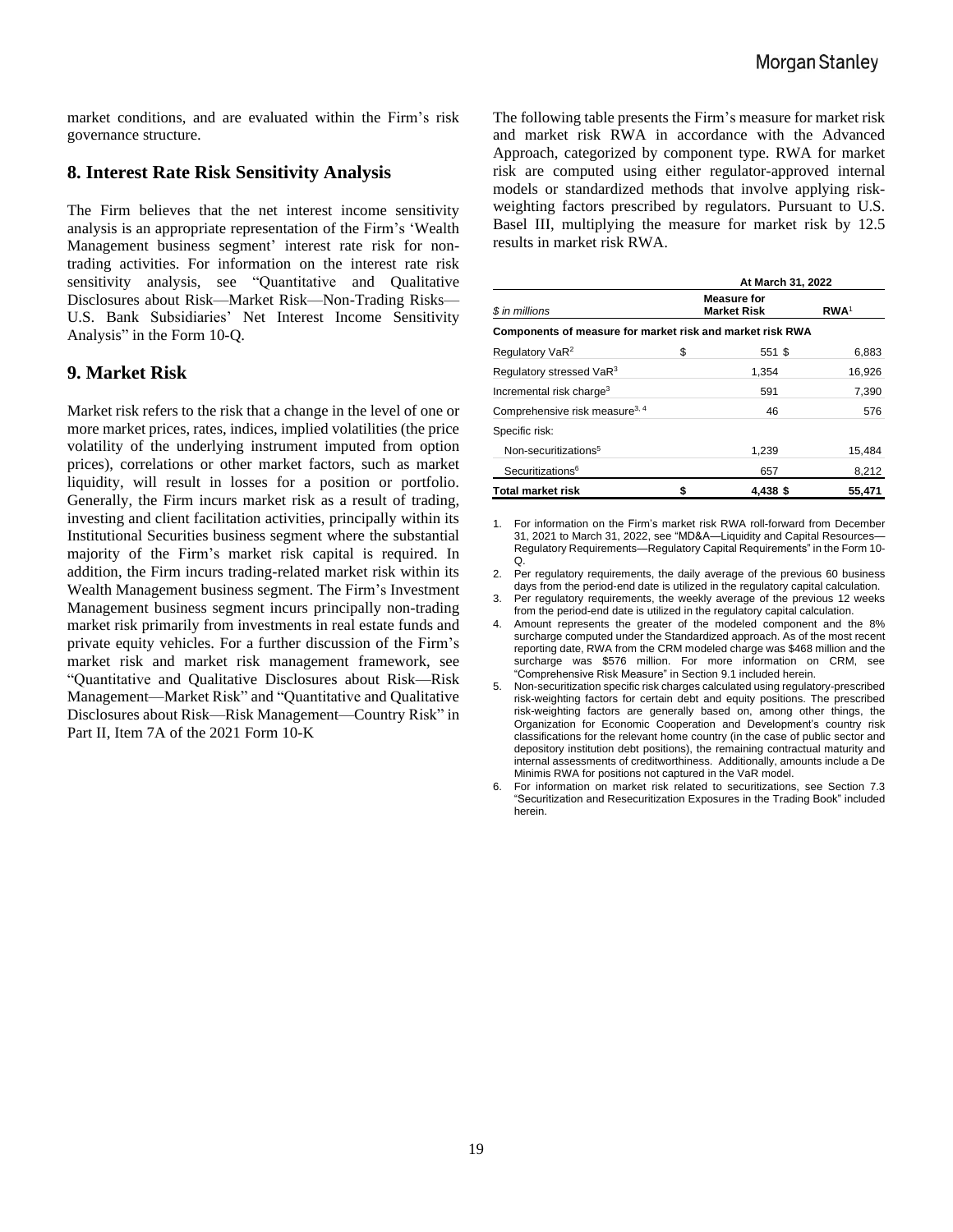# **9.1. Model Methodology, Assumptions and Exposure Measures**

#### **Regulatory VaR**

The Firm estimates VaR using an internal model based on historical simulation for general market risk factors and Monte Carlo simulation for name-specific risk in bonds, loans and related derivatives. The model constructs a distribution of hypothetical daily changes in the value of trading portfolios based on the following: historical observation of daily changes in key market indices or other market risk factors; and information on the sensitivity of the portfolio values to these market risk factor changes. The Firm's VaR model uses one year of historical data.

The Firm utilizes the same VaR model for risk management purposes as well as regulatory capital calculations. The portfolio of positions used for the Firm's VaR for risk management purposes ("Management VaR") differs from that used for regulatory capital requirements ("Regulatory VaR"), as it contains certain positions that are excluded from Regulatory VaR. Examples include counterparty CVAs and loans that are carried at fair value and associated hedges.

For regulatory capital purposes, Regulatory VaR is computed at a 99% level of confidence over a 10-day time horizon. The Firm's Management VaR is computed at a 95% level of confidence over a one-day time horizon, which is a useful indicator of possible trading losses resulting from adverse daily market moves. For more information about the Firm's Management VaR model, related statistics and limit monitoring process, see "Quantitative and Qualitative Disclosures about Risk—Market Risk" in Part II, Item 7A of the 2021 Form 10-K and the "Quantitative and Qualitative Disclosures about Risk— Market Risk" in the Form 10-Q.

The following table presents the period-end, daily average, and high and low Regulatory VaR by risk category for a 10-day holding period for the quarter ended March 31, 2022. Additionally, the daily average Regulatory VaR for a one-day holding period is shown for comparison. The metrics below are calculated over the calendar quarter and therefore may not coincide with the period applied in the regulatory capital calculations.

|                                                  | 99% Regulatory VaR<br>Quarter Ended March 31, 2022 |               |  |                               |        |     |  |  |
|--------------------------------------------------|----------------------------------------------------|---------------|--|-------------------------------|--------|-----|--|--|
|                                                  | One-Day<br>Holding<br>Period                       |               |  | 10-Day Holding Period         |        |     |  |  |
| \$ in millions                                   | Daily<br>Average <sup>1</sup>                      | Period<br>End |  | Daily<br>Average <sup>1</sup> | High   | Low |  |  |
| Interest rate                                    | \$<br>37 <sup>5</sup>                              | 159\$         |  | 117 \$                        | 182\$  | 85  |  |  |
| Credit spread                                    | 25                                                 | 91            |  | 79                            | 115    | 62  |  |  |
| Equity price                                     | 34                                                 | 130           |  | 108                           | 170    | 77  |  |  |
| Foreign exchange rate                            | 16                                                 | 87            |  | 52                            | 96     | 22  |  |  |
| Commodity price                                  | 33                                                 | 153           |  | 104                           | 173    | 69  |  |  |
| Less: Diversification<br>benefit <sup>2, 3</sup> | (88)                                               | (389)         |  | (280)                         | N/A    | N/A |  |  |
| Total Regulatory VaR \$                          | 57\$                                               | 231 \$        |  | 180 \$                        | 258 \$ | 143 |  |  |

N/A–Not Applicable

1. The daily average shown is calculated over the entire quarter. Per regulatory requirements, the daily average of the previous 60 business days from the period-end date is utilized in the regulatory capital calculation.

2. Diversification benefit equals the difference between the total Regulatory VaR and the sum of the component VaRs. This benefit arises because the simulated one-day losses for each of the components occur on different days; similar diversification benefits also are taken into account within each component.

3. The high and low VaR values for the total Regulatory VaR and each of the component VaRs might have occurred on different days during the quarter, and therefore the diversification benefit is not an applicable measure.

#### **Regulatory Stressed VaR**

Regulatory stressed VaR is calculated using the same methodology and portfolio composition as Regulatory VaR. However, Regulatory stressed VaR is based on a continuous one-year historical period of significant market stress, appropriate to the Firm's portfolio. The Firm's selection of the one-year stressed window is evaluated on an ongoing basis.

The following table presents the period-end, weekly average, and high and low Regulatory stressed VaR for a 10-day holding period for the quarter ended March 31, 2022. Additionally, the weekly average Regulatory stressed VaR for a one-day holding period is shown for comparison. The metrics below are calculated over the calendar quarter and therefore may not coincide with the period applied in the regulatory capital calculations.

|                                         | 99% Regulatory Stressed VaR<br>Quarter Ended March 31, 2022 |                                     |                       |  |                                |        |     |  |  |
|-----------------------------------------|-------------------------------------------------------------|-------------------------------------|-----------------------|--|--------------------------------|--------|-----|--|--|
|                                         |                                                             | One-Day<br><b>Holding</b><br>Period | 10-Day Holding Period |  |                                |        |     |  |  |
| \$ in millions                          |                                                             | Weeklv<br>Average <sup>1</sup>      | Period<br>End         |  | Weekly<br>Average <sup>1</sup> | High   | Low |  |  |
| <b>Total Regulatory</b><br>stressed VaR | \$.                                                         | 142 S                               | 455\$                 |  | 450 \$                         | 582 \$ | 346 |  |  |

1. The weekly average shown is calculated over the entire quarter. Per regulatory requirements, the weekly average of the previous 12 weeks from the period-end date is utilized in the regulatory capital calculation.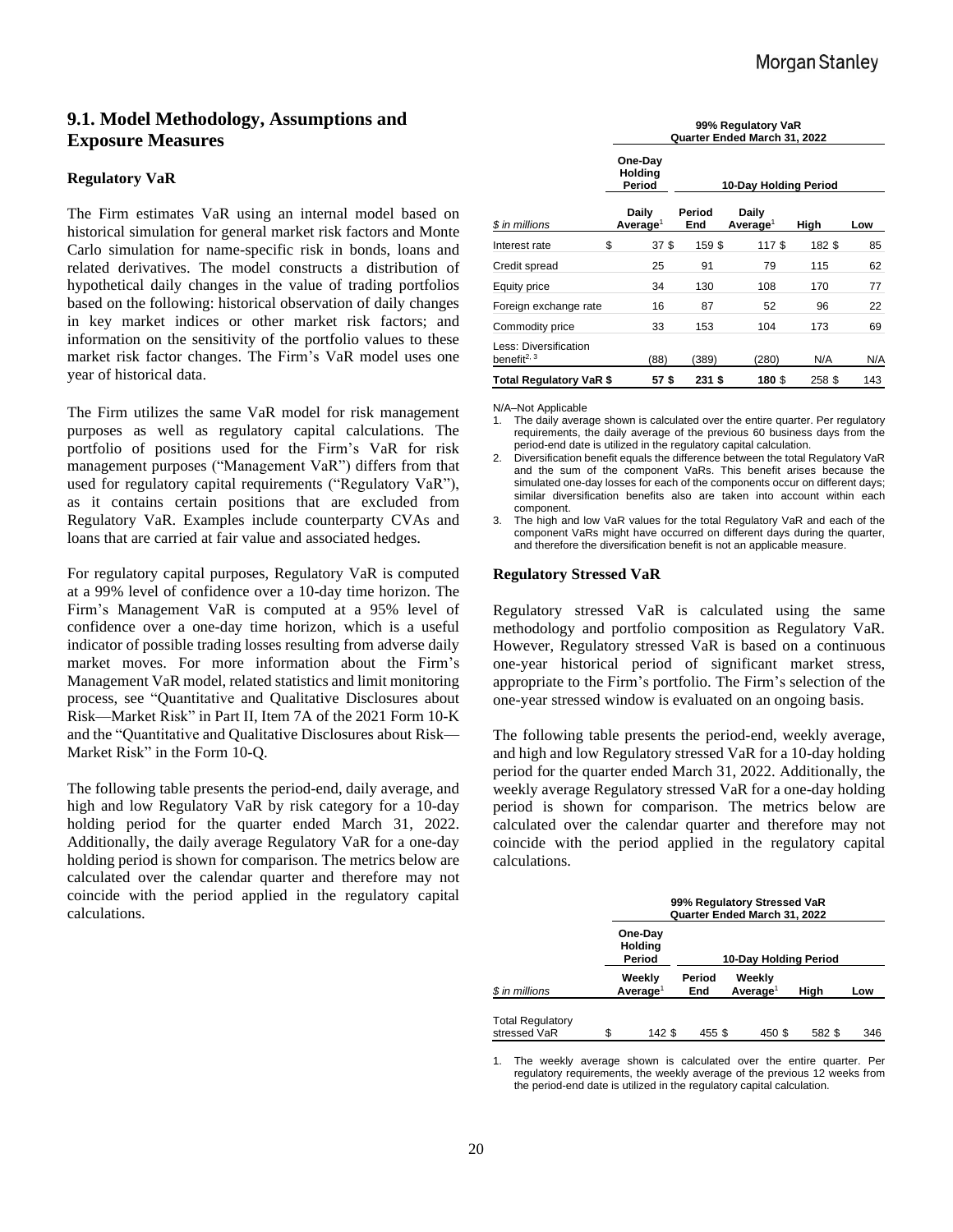#### **Incremental Risk Charge**

The Incremental Risk Charge ("IRC") is an estimate of default and migration risk of unsecuritized credit products in the trading book. The IRC also captures recovery risk, and assumes that average recoveries are lower when default rates are higher. A Monte Carlo simulation-based model is used to calculate the IRC at a 99.9% level of confidence over a one-year time horizon. A constant level of risk assumption is imposed which ensures that all positions in the IRC portfolio are evaluated over the full one-year time horizon.

The IRC model differentiates the underlying traded instruments by liquidity horizons, with the minimum liquidity horizon set to 3 months. Lower rated issuers receive longer liquidity horizons of between 6 and 12 months. In addition to the ratings-based liquidity horizon, the Firm also applies liquidity horizon penalties to positions that are deemed concentrated.

The following table presents the period-end, weekly average, and high and low IRC for the quarter ended March 31, 2022. The metrics below are calculated over the calendar quarter and therefore may not coincide with the period applied in the regulatory capital calculations.

|                                      | Quarter Ended March 31, 2022 |                                |        |     |  |  |
|--------------------------------------|------------------------------|--------------------------------|--------|-----|--|--|
| \$ in millions                       | Period<br>End                | Weekly<br>Averaae <sup>1</sup> | Hiah   | Low |  |  |
| <b>Total Incremental Risk Charge</b> | 497\$                        | 590 \$                         | 814 \$ | 451 |  |  |

1. The weekly average shown is calculated over the entire quarter. Per regulatory requirements, the weekly average of the previous 12 weeks from the period-end date is utilized in the regulatory capital calculation.

#### **Comprehensive Risk Measure**

CRM is an estimate of risk in the correlation trading portfolio, taking into account credit spread, correlation, basis, recovery and default risks. A Monte Carlo simulation-based model is used to calculate the CRM at a 99.9% level of confidence over a one-year time horizon, applying the constant level of risk assumption.

All positions in the CRM portfolio are given a liquidity horizon of 6 months.

Positions eligible for CRM are also subject to an 8% capital surcharge, which is reflected in "Comprehensive risk measure" in the "Components of measure for market risk and market risk RWA" table in Section 9 herein.

#### *Correlation Trading Positions*

A correlation trading position is a securitization position for which all or substantially all of the value of the underlying exposure is based on the credit quality of a single company for which a two-way market exists, or on commonly traded indices based on such exposures for which a two-way market exists on the indices. Hedges of correlation trading positions are also considered correlation trading positions. For the quarter ended March 31, 2022, the Firm's aggregate CRM eligible correlation trading positions had a Net Market Value of \$330 million, which is comprised of net long market values of \$176 million and net short market values of \$154 million. The net long and net short market values are inclusive of netting permitted under U.S. Basel III.

The following table presents the period-end, weekly average, and high and low CRM for the quarter ended March 31, 2022. The metrics below are calculated over the calendar quarter and therefore may not coincide with the period applied in the regulatory capital calculations.

|                                         | Quarter Ended March 31, 2022                    |       |       |       |     |  |  |  |
|-----------------------------------------|-------------------------------------------------|-------|-------|-------|-----|--|--|--|
| \$ in millions                          | Period<br>Weekly<br>Average <sup>1</sup><br>End |       |       | High  | Low |  |  |  |
| Comprehensive Risk Measure<br>Modeled   | \$                                              | 28 \$ | 40 \$ | 70 \$ | 28  |  |  |  |
| Comprehensive Risk Measure<br>Surcharge |                                                 | 46    | 46    | 48    | 44  |  |  |  |

1. The weekly average shown is calculated over the entire quarter. Per regulatory requirements, the weekly average of the previous 12 weeks from the period-end date is utilized in the regulatory capital calculation.

#### **9.2. Model Limitations**

The Firm uses VaR and Stressed VaR as components in a range of risk management tools. Among their benefits, VaR models permit estimation of a portfolio's aggregate market risk exposure, incorporating a range of varied market risks and portfolio assets. However, VaR has various limitations, which include, but are not limited to: use of historical changes in market risk factors, which may not be accurate predictors of future market conditions, and may not fully incorporate the risk of extreme market events that are outsized relative to observed historical market behavior or reflect the historical distribution of results beyond the 99% confidence interval; and reporting of losses over a defined time horizon, which does not reflect the risk of positions that cannot be liquidated or hedged over that defined horizon.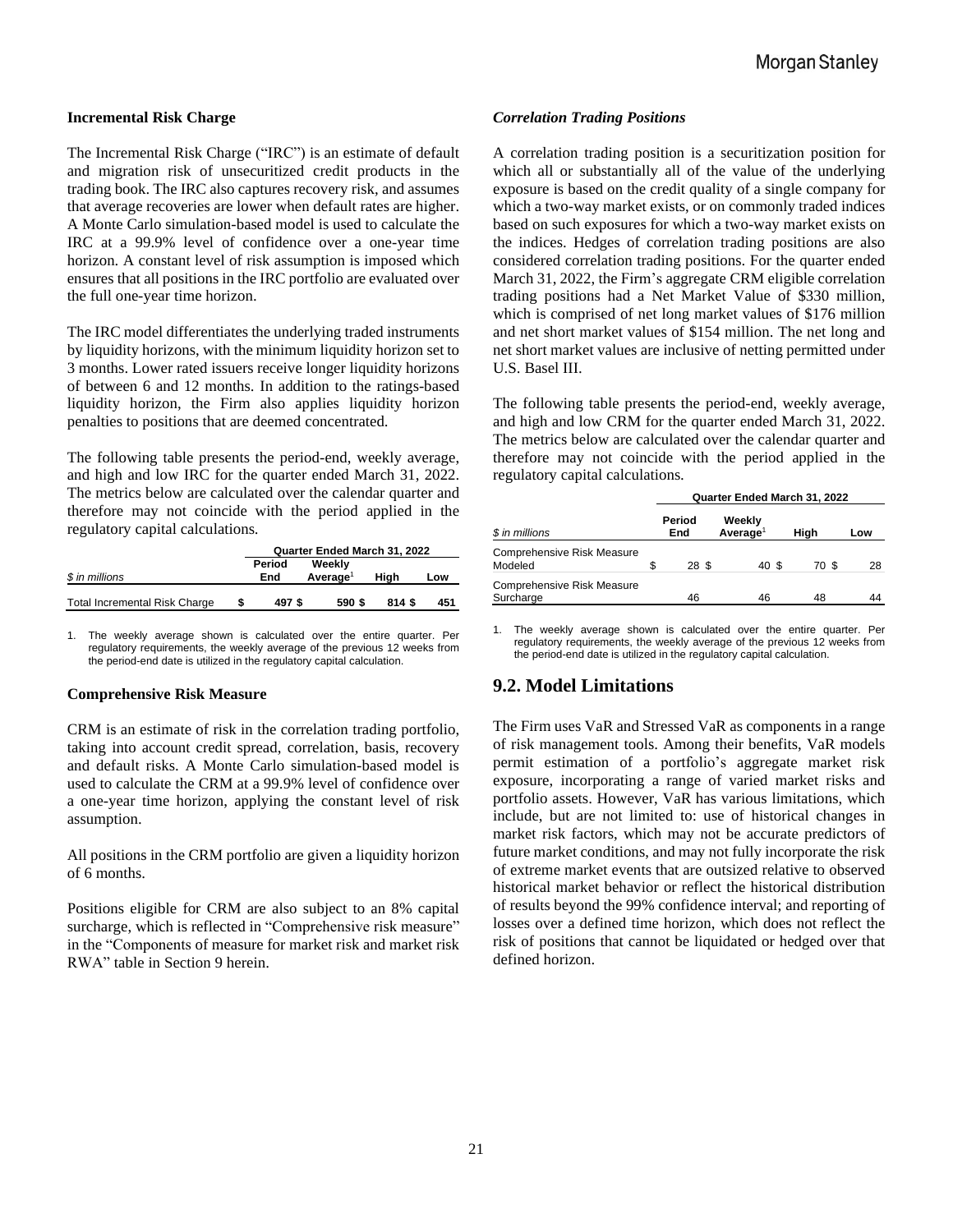The Firm also uses IRC and CRM models to measure default and migration risk of credit spread and correlation trading positions in the trading book. Among their benefits, these models permit estimation of a portfolio's aggregate exposure to default and migration risk, incorporating a range of market risk factors in a period of financial stress. However, the IRC and CRM models have various limitations, which include, but are not limited to: use of historical default rates, credit spread movements, correlation and recovery rates, which may not be accurate predictors of future credit environments, and may not fully incorporate the risk of extreme credit events that are outsized relative to observed historical behavior or reflect the historical distribution of results beyond the 99.9% confidence interval.

Regulatory VaR, Regulatory stressed VaR, IRC and CRM numbers are not readily comparable across firms because of differences in the firms' portfolios, modeling assumptions and methodologies. In IRC and CRM, those differences may be particularly pronounced because of the long risk horizon measured by these models as well as the difficulty in performing backtesting. These differences can result in materially different numbers across firms for similar portfolios. As a result, the model-based numbers tend to be more useful when interpreted as indicators of trends in a firm's risk profile rather than as an absolute measure of risk to be compared across firms.

# **9.3. Model Validation**

The Firm validates its Regulatory VaR model, Regulatory stressed VaR model, IRC model and CRM model on an ongoing basis. The Firm's model validation process is independent of the internal models' development, implementation and operation. The validation process includes, among other things, an evaluation of the conceptual soundness of the internal models.

The Firm's Regulatory VaR model, Regulatory stressed VaR model, IRC model and CRM model have all been approved for use by the Firm's regulators.

# **9.4. Regulatory VaR Backtesting**

To evaluate the reasonableness of the Firm's VaR model as a measure of the Firm's potential volatility of net revenue, the Firm regularly conducts a comparison of its 99%/one-day VaRbased estimates with hypothetical buy-and-hold trading revenue ("backtesting"). The hypothetical buy-and-hold gains or losses are defined in the U.S. Basel III as profits or losses on covered positions, as defined in Section 9.5 below, excluding fees, commissions, reserves, net interest income and intraday trading. The buy-and-hold gains or losses utilized for Regulatory VaR backtesting differs from the daily net trading revenue as disclosed in "Quantitative and Qualitative Disclosures about Risk—Market Risk" in Part II, Item 7A of the 2021 Form 10-K. During the quarter ended March 31, 2022,

the Firm had four Regulatory VaR backtesting exceptions, representing the number of days where trading losses exceeded the 99% confidence level over a 250-day period.

# **9.5. Covered Positions**

During the quarter ended March 31, 2022, the Firm had exposures to a wide range of interest rates, credit spreads, equity prices, foreign exchange rates and commodity prices—and the associated implied volatilities and spreads—related to the global markets in which it conducts its trading activities. For more information about such exposures, see "Quantitative and Qualitative Disclosures about Risk—Risk Management— Market Risk—Trading Risks" in Part II, Item 7A of the 2021 Form 10-K.

Under U.S. Basel III, covered positions include trading assets or liabilities held by the Firm for the purpose of short-term resale or with the intent of benefiting from actual or expected price movements related to its market-making activities, as well as, foreign exchange and commodity exposure of certain banking book positions. CVA is not a covered position under U.S. Basel III and as a result, hedges to the non-covered CVA are themselves not eligible to be covered positions. However, any foreign exchange or commodity exposure of CVA hedges is a covered position.

The Firm manages its covered positions by employing a variety of risk mitigation strategies. These strategies include diversification of risk exposures and hedging. Hedging activities consist of the purchase or sale of positions in related securities and financial instruments, including a variety of derivative products (*e.g.*, futures, forwards, swaps and options). Hedging activities may not always provide effective mitigation against trading losses due to differences in the terms, specific characteristics or other basis risks that may exist between the hedge instrument and the risk exposure that is being hedged. The Firm manages the market risk associated with its trading activities on a Firm-wide basis, on a world-wide trading division level and on an individual product basis. The Firm manages and monitors its market risk exposures in such a way as to maintain a portfolio that the Firm believes is welldiversified in the aggregate with respect to market risk factors and that reflects the Firm's aggregate risk tolerance as established by the Firm's senior management.

#### *Valuation Policies, Procedures, and Methodologies for Covered Positions*

For more information on the Firm's valuation policies, procedures, and methodologies for covered positions (trading assets and trading liabilities), see Note 2 (Significant Accounting Policies) and Note 5 (Fair Values) to the consolidated financial statements in Part II, Item 8 of the 2021 Form 10-K.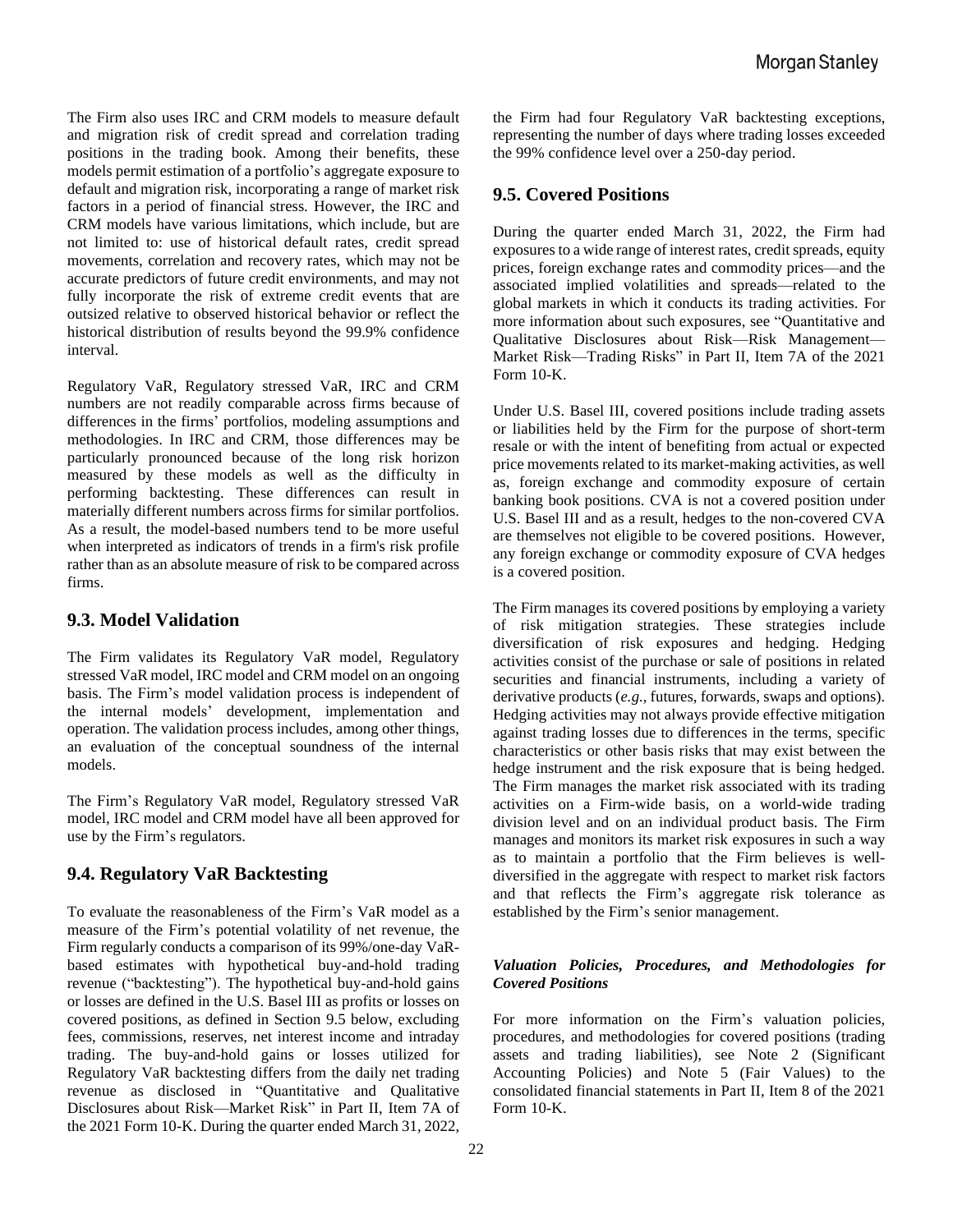# **9.6. Stress Testing of Covered Positions**

The Firm stress tests the market risk of its covered positions at a frequency appropriate to each portfolio and in no case less frequently than quarterly. The stress tests take into account concentration risk, illiquidity under stressed market conditions and other risks arising from the Firm's trading activities.

In addition, the Firm utilizes a proprietary economic stress testing methodology that comprehensively measures the Firm's market and credit risk. The methodology simulates many stress scenarios based on more than 25 years of historical data and attempts to capture the different liquidities of various types of general and specific risks. Event and default risks for relevant credit portfolios are also captured.

Furthermore, as part of the Federal Reserve's annual Comprehensive Capital Analysis and Review, commonly referred to as "CCAR," the Firm is required to perform annual capital stress testing under scenarios prescribed by the Federal Reserve. The stress testing results are submitted to the Federal Reserve and a summary of the results under the severely adverse economic scenario is publicly disclosed. For more information on the Firm's capital plans and stress tests, see "MD&A—Liquidity and Capital Resources—Regulatory Requirements" in Part II, Item 7 of the 2021 Form 10-K and "MD&A—Liquidity and Capital Resources—Regulatory Requirements" in the Form 10-Q.

# **10. Operational Risk**

As defined by U.S. Basel III, operational risk is the risk of loss resulting from inadequate or failed internal processes, people, and systems or from external events (including legal risk but excluding strategic and reputational risk). The Firm may incur operational risk across the full scope of its business activities, including revenue-generating activities (*e.g.*, sales and trading) and support and control groups (*e.g.*, information technology and trade processing). On December 7, 2017, the Basel Committee on Banking Supervision updated its proposal for calculating operational risk regulatory capital. Under the proposal, which would eliminate the use of an internal modelbased approach, required levels of operational risk regulatory capital would generally be determined under a standardized approach based primarily on a financial statement-based measure of operational risk exposure and adjustments based on the particular institution's historic operational loss record. The Firm is evaluating the potential impact of the proposal, which is subject to further rulemaking procedures. For a further discussion of the Firm's operational risk, see "Quantitative and Qualitative Disclosures about Risk—Country and Other Risks—Operational Risk" in Part II, Item 7A of the 2021 Form 10-K and "Quantitative and Qualitative Disclosures about Risk—Country and Other Risks—Operational Risk" in the Form 10-Q.

As an advanced approach banking organization, the Firm is required to compute operational risk RWA using an advanced measurement approach. The Firm has established an operational risk framework to identify, measure, monitor, and control risk across the Firm. Effective operational risk management is essential to reducing the impact of operational risk incidents and mitigating legal risks. The framework is continually evolving to account for changes in the Firm and to respond to the changing regulatory and business environment. The Firm has implemented operational risk data and assessment systems to monitor and analyze internal and external operational risk events, to assess business environment and internal control factors, and to perform scenario analysis. The collected data elements are incorporated in the operational risk capital model. The model encompasses both quantitative and qualitative elements. Internal loss data and scenario analysis results are direct inputs to the capital models, while external operational risk incidents and business environment and internal control factors are evaluated as part of the scenario analysis process. The Firm maintains governance, review, and validation processes of its advanced measurement approach framework.

The Firm uses the Loss Distribution Approach to model operational risk exposures. In this approach, loss frequency and severity distributions are separately modeled using the Firm's internal loss data experience and combined to produce an Aggregate Loss Distribution at various confidence levels over a one-year period. Regulatory Operational Risk capital is calculated at the 99.9% confidence level. The model also includes Scenario Analysis estimates to complement the Internal Loss Data model. Scenario Analysis is a forwardlooking systematic process to obtain plausible high severity and low frequency estimates of operational risk losses based on expert opinion. This modeling process is performed separately on each of the units of measure. The results are aggregated across all units of measure, taking into account diversification, to determine operational risk regulatory capital.

In addition, the Firm employs a variety of risk processes and mitigants to manage its operational risk exposures. These include a strong governance framework, a comprehensive risk management program and insurance. The Firm continually undertakes measures to improve infrastructure and mitigate operational risk. The goal of the Firm's operational risk management framework is to identify and assess significant operational risks, and to ensure that appropriate mitigation actions are undertaken. Operational risks and associated risk exposures are assessed relative to the risk tolerance established by the Firm's Board of Directors and are prioritized accordingly. The breadth and range of operational risk are such that the types of mitigating activities are wide-ranging. Examples of activities include the enhancing defenses against cyberattacks, use of legal agreements and contracts to transfer and/or limit operational risk exposures; due diligence; implementation of enhanced policies and procedures; exception management processing controls; and segregation of duties.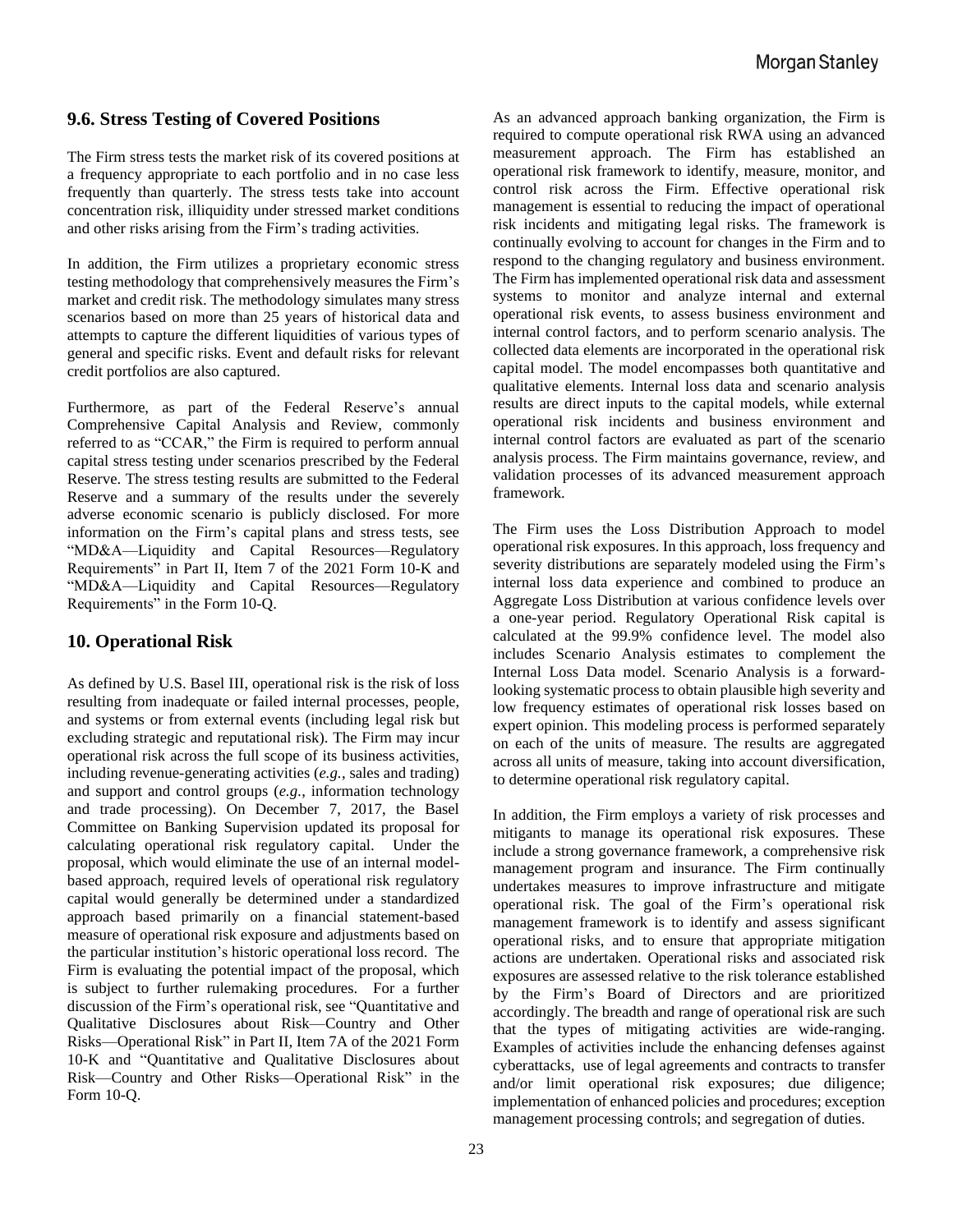See "Capital Adequacy" in Section 4 herein for the Firm's operational risk RWA at March 31, 2022.

# **11. Supplementary Leverage Ratio**

Minimum leverage-based capital requirements include a Tier 1 leverage ratio and a Supplementary Leverage Ratio ("SLR"). The Firm is required to maintain an SLR of 5%, inclusive of an enhanced SLR capital buffer of at least 2% in order to avoid potential limitations on capital distributions including dividends and stock repurchase, and discretionary bonus payments to executive officers. In addition, MSBNA and MSPBNA must maintain an SLR of 6% to be considered wellcapitalized.

The Tier 1 leverage ratio and SLR are capital measures that are both computed under U.S. Basel III rules, with the primary difference between the two being that the SLR denominator includes off-balance sheet exposures. The SLR denominator is calculated for each reporting period based on the average daily balance of consolidated on-balance sheet assets during the calendar quarter less certain amounts deducted from Tier 1 capital at quarter-end. The SLR denominator also includes the arithmetic mean of month-end balances during the calendar quarter of certain off-balance sheet exposures associated with derivatives (including derivatives that are centrally cleared for clients and sold credit protection), repo-style transactions and other off-balance sheet items. For more information on the supplementary leverage ratio, see "MD&A—Liquidity and Capital Resources—Regulatory Requirements—Regulatory Capital Ratios" in the Form 10-Q.

#### *Summary comparison of accounting assets and supplementary leverage ratio*

The following table presents the consolidated total assets under U.S. GAAP and the supplementary leverage exposure.

| \$ in millions                                                                                                                                                                           | At<br>March 31, 2022 |
|------------------------------------------------------------------------------------------------------------------------------------------------------------------------------------------|----------------------|
| Total consolidated assets as reported in published financial<br>statements <sup>1</sup>                                                                                                  | \$<br>1,222,233      |
| Adjustment for investments in banking, financial, insurance<br>or commercial entities that are consolidated for accounting<br>purposes but outside the scope of regulatory consolidation |                      |
| Adjustment for fiduciary assets recognized on balance sheet<br>but excluded from total leverage exposure                                                                                 |                      |
| Adjustment for derivative exposures <sup>2</sup>                                                                                                                                         | 162,370              |
| Adjustment for repo-style transactions <sup>2</sup>                                                                                                                                      | 20,144               |
| Adjustment for off-balance sheet exposures <sup>2</sup>                                                                                                                                  | 78,118               |
| Other adjustments                                                                                                                                                                        |                      |
| a. Adjustments for deductions from tier 1 capital <sup>3</sup>                                                                                                                           | (24, 202)            |
| b. Adjustments for frequency calculations <sup>4</sup>                                                                                                                                   | 7,961                |
| c. Adjustments for deductions of qualifying central bank<br>deposits for custodial banking organizations                                                                                 |                      |
| Supplementary leverage exposure                                                                                                                                                          | \$<br>1,466,624      |

1. Total consolidated on-balance sheet assets under U.S. GAAP at quarter end.<br>2. Computed as the arithmetic mean of the month-end balances over the 2. Computed as the arithmetic mean of the month-end balances over the calendar quarter.

3. Includes disallowed goodwill, intangible assets, investments in covered funds, defined benefit pension plan assets, after-tax gain on sale from assets sold into securitizations, investments in the Firm's own capital instruments, certain deferred tax assets, and other capital deductions.

4. Reflects the difference between spot and average daily balance of consolidated total assets during the calendar quarter.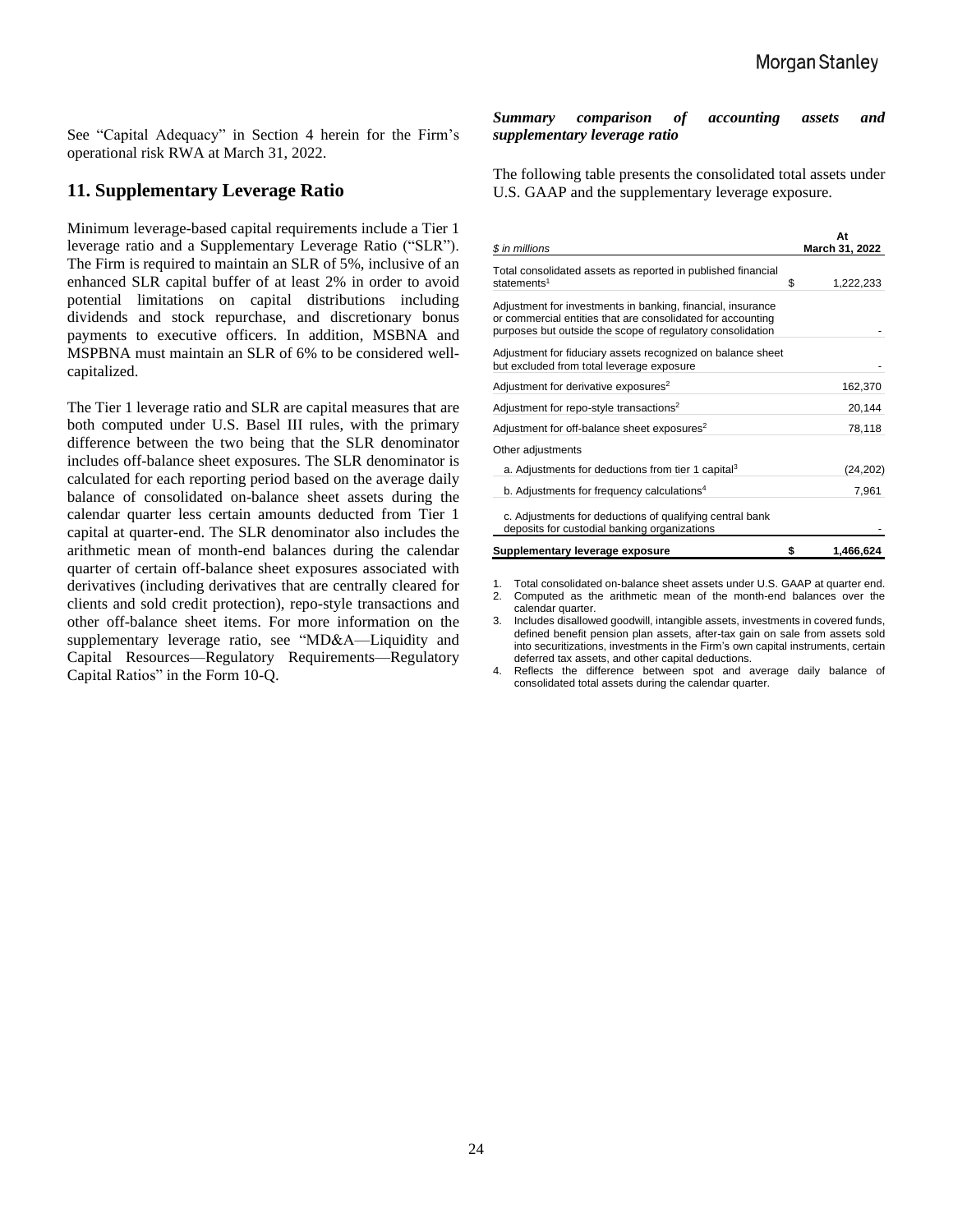*Supplementary leverage ratio:* The following table presents the Firm's Tier 1 leverage ratio, as well as the detailed components of the SLR computation.

| \$<br>exposures, but including cash collateral received in derivative transactions) <sup>1</sup><br>901,462<br>Less: Amounts deducted from tier 1 capital <sup>2</sup><br>(24, 202)<br>Less: Deduction of qualifying central bank deposits for custodial banking organizations<br>transactions and derivatives exposures, but including cash collateral received in derivative transactions)<br>877,260<br>\$<br>68,762<br>148,898<br>variation margin that meets qualifying criteria <sup>3</sup><br>transactions, if included in on-balance sheet assets<br>292,096<br>(278, 624)<br>\$<br>231,132<br>reverse repurchase transactions and the value of securities that qualified for sales treatment, and<br>excluding the value of securities received in a security-for-security repo-style transaction where<br>\$<br>the securities lender has not sold or re-hypothecated the securities received <sup>1</sup><br>345,285<br>payables in repurchase transactions under netting agreements <sup>1</sup><br>(85, 315)<br>20,144<br>\$<br>280,114<br>\$<br>171,273<br>(93, 155)<br>\$<br>78,118<br>\$<br>1,466,624<br>80,121<br>5.5% | \$ in millions                                                                                                | At<br>March 31, 2022 |
|------------------------------------------------------------------------------------------------------------------------------------------------------------------------------------------------------------------------------------------------------------------------------------------------------------------------------------------------------------------------------------------------------------------------------------------------------------------------------------------------------------------------------------------------------------------------------------------------------------------------------------------------------------------------------------------------------------------------------------------------------------------------------------------------------------------------------------------------------------------------------------------------------------------------------------------------------------------------------------------------------------------------------------------------------------------------------------------------------------------------------------------|---------------------------------------------------------------------------------------------------------------|----------------------|
|                                                                                                                                                                                                                                                                                                                                                                                                                                                                                                                                                                                                                                                                                                                                                                                                                                                                                                                                                                                                                                                                                                                                          | On-balance sheet exposures                                                                                    |                      |
|                                                                                                                                                                                                                                                                                                                                                                                                                                                                                                                                                                                                                                                                                                                                                                                                                                                                                                                                                                                                                                                                                                                                          | On-balance sheet assets (excluding on-balance sheet assets for repo-style transactions and derivative         |                      |
|                                                                                                                                                                                                                                                                                                                                                                                                                                                                                                                                                                                                                                                                                                                                                                                                                                                                                                                                                                                                                                                                                                                                          |                                                                                                               |                      |
|                                                                                                                                                                                                                                                                                                                                                                                                                                                                                                                                                                                                                                                                                                                                                                                                                                                                                                                                                                                                                                                                                                                                          |                                                                                                               |                      |
|                                                                                                                                                                                                                                                                                                                                                                                                                                                                                                                                                                                                                                                                                                                                                                                                                                                                                                                                                                                                                                                                                                                                          |                                                                                                               |                      |
|                                                                                                                                                                                                                                                                                                                                                                                                                                                                                                                                                                                                                                                                                                                                                                                                                                                                                                                                                                                                                                                                                                                                          | Total on-balance sheet exposures (excluding on-balance sheet assets for repo style                            |                      |
|                                                                                                                                                                                                                                                                                                                                                                                                                                                                                                                                                                                                                                                                                                                                                                                                                                                                                                                                                                                                                                                                                                                                          |                                                                                                               |                      |
|                                                                                                                                                                                                                                                                                                                                                                                                                                                                                                                                                                                                                                                                                                                                                                                                                                                                                                                                                                                                                                                                                                                                          | <b>Derivative disclosures</b>                                                                                 |                      |
|                                                                                                                                                                                                                                                                                                                                                                                                                                                                                                                                                                                                                                                                                                                                                                                                                                                                                                                                                                                                                                                                                                                                          | Replacement cost for derivative exposures (net of cash variation margin) <sup>1</sup>                         |                      |
|                                                                                                                                                                                                                                                                                                                                                                                                                                                                                                                                                                                                                                                                                                                                                                                                                                                                                                                                                                                                                                                                                                                                          | Add-on amounts for potential future exposure (PFE) for derivatives <sup>3</sup>                               |                      |
|                                                                                                                                                                                                                                                                                                                                                                                                                                                                                                                                                                                                                                                                                                                                                                                                                                                                                                                                                                                                                                                                                                                                          | Gross-up for cash collateral posted if deducted from the on-balance sheet assets, except for cash             |                      |
|                                                                                                                                                                                                                                                                                                                                                                                                                                                                                                                                                                                                                                                                                                                                                                                                                                                                                                                                                                                                                                                                                                                                          |                                                                                                               |                      |
|                                                                                                                                                                                                                                                                                                                                                                                                                                                                                                                                                                                                                                                                                                                                                                                                                                                                                                                                                                                                                                                                                                                                          | Less: Deductions of receivable assets for cash variation margin posted in derivative                          |                      |
|                                                                                                                                                                                                                                                                                                                                                                                                                                                                                                                                                                                                                                                                                                                                                                                                                                                                                                                                                                                                                                                                                                                                          |                                                                                                               |                      |
|                                                                                                                                                                                                                                                                                                                                                                                                                                                                                                                                                                                                                                                                                                                                                                                                                                                                                                                                                                                                                                                                                                                                          | Less: Exempted CCP leg of client-cleared transactions <sup>4</sup>                                            |                      |
|                                                                                                                                                                                                                                                                                                                                                                                                                                                                                                                                                                                                                                                                                                                                                                                                                                                                                                                                                                                                                                                                                                                                          | Effective notional principal amount of sold credit protection <sup>3</sup>                                    |                      |
|                                                                                                                                                                                                                                                                                                                                                                                                                                                                                                                                                                                                                                                                                                                                                                                                                                                                                                                                                                                                                                                                                                                                          | Less: Effective notional principal amount offsets and PFE adjustments for sold credit protection <sup>3</sup> |                      |
|                                                                                                                                                                                                                                                                                                                                                                                                                                                                                                                                                                                                                                                                                                                                                                                                                                                                                                                                                                                                                                                                                                                                          | Total derivatives exposures                                                                                   |                      |
|                                                                                                                                                                                                                                                                                                                                                                                                                                                                                                                                                                                                                                                                                                                                                                                                                                                                                                                                                                                                                                                                                                                                          | <b>Repo-style transactions</b>                                                                                |                      |
|                                                                                                                                                                                                                                                                                                                                                                                                                                                                                                                                                                                                                                                                                                                                                                                                                                                                                                                                                                                                                                                                                                                                          | On-balance sheet assets for repo-style transactions, including the gross value of receivables for             |                      |
|                                                                                                                                                                                                                                                                                                                                                                                                                                                                                                                                                                                                                                                                                                                                                                                                                                                                                                                                                                                                                                                                                                                                          |                                                                                                               |                      |
|                                                                                                                                                                                                                                                                                                                                                                                                                                                                                                                                                                                                                                                                                                                                                                                                                                                                                                                                                                                                                                                                                                                                          |                                                                                                               |                      |
|                                                                                                                                                                                                                                                                                                                                                                                                                                                                                                                                                                                                                                                                                                                                                                                                                                                                                                                                                                                                                                                                                                                                          |                                                                                                               |                      |
|                                                                                                                                                                                                                                                                                                                                                                                                                                                                                                                                                                                                                                                                                                                                                                                                                                                                                                                                                                                                                                                                                                                                          | Less: Reduction of the gross value of receivables in reverse repurchase transactions by cash                  |                      |
|                                                                                                                                                                                                                                                                                                                                                                                                                                                                                                                                                                                                                                                                                                                                                                                                                                                                                                                                                                                                                                                                                                                                          |                                                                                                               |                      |
|                                                                                                                                                                                                                                                                                                                                                                                                                                                                                                                                                                                                                                                                                                                                                                                                                                                                                                                                                                                                                                                                                                                                          | Counterparty credit risk for all repo-style transactions <sup>3</sup>                                         |                      |
|                                                                                                                                                                                                                                                                                                                                                                                                                                                                                                                                                                                                                                                                                                                                                                                                                                                                                                                                                                                                                                                                                                                                          | Exposure for repo-style transactions where a banking organization acts as an agent                            |                      |
|                                                                                                                                                                                                                                                                                                                                                                                                                                                                                                                                                                                                                                                                                                                                                                                                                                                                                                                                                                                                                                                                                                                                          | Total repo-style transactions                                                                                 |                      |
|                                                                                                                                                                                                                                                                                                                                                                                                                                                                                                                                                                                                                                                                                                                                                                                                                                                                                                                                                                                                                                                                                                                                          | Other off-balance sheet exposures                                                                             |                      |
|                                                                                                                                                                                                                                                                                                                                                                                                                                                                                                                                                                                                                                                                                                                                                                                                                                                                                                                                                                                                                                                                                                                                          | Off-balance sheet exposures at gross notional amounts <sup>3, 5</sup>                                         |                      |
|                                                                                                                                                                                                                                                                                                                                                                                                                                                                                                                                                                                                                                                                                                                                                                                                                                                                                                                                                                                                                                                                                                                                          | Less: Adjustments for conversion to credit equivalent amounts <sup>3</sup>                                    |                      |
|                                                                                                                                                                                                                                                                                                                                                                                                                                                                                                                                                                                                                                                                                                                                                                                                                                                                                                                                                                                                                                                                                                                                          | Total off-balance sheet exposures                                                                             |                      |
|                                                                                                                                                                                                                                                                                                                                                                                                                                                                                                                                                                                                                                                                                                                                                                                                                                                                                                                                                                                                                                                                                                                                          | Supplementary leverage exposure                                                                               |                      |
|                                                                                                                                                                                                                                                                                                                                                                                                                                                                                                                                                                                                                                                                                                                                                                                                                                                                                                                                                                                                                                                                                                                                          | Tier 1 capital                                                                                                |                      |
|                                                                                                                                                                                                                                                                                                                                                                                                                                                                                                                                                                                                                                                                                                                                                                                                                                                                                                                                                                                                                                                                                                                                          | Supplementary leverage ratio <sup>6</sup>                                                                     |                      |
| 6.8%                                                                                                                                                                                                                                                                                                                                                                                                                                                                                                                                                                                                                                                                                                                                                                                                                                                                                                                                                                                                                                                                                                                                     | Tier 1 leverage ratio <sup>7</sup>                                                                            |                      |

1. Computed as the average daily balance of consolidated total assets during the calendar quarter.

 $2.$ 2. Includes disallowed goodwill, intangible assets, investments in covered funds, defined benefit pension plan assets, after-tax gain on sale from assets sold into securitizations, investments in the Firm's own capital instruments, certain deferred tax assets, and other capital deductions.

3. Computed as the arithmetic mean of the month-end balances over the calendar quarter.

g 4. Where the Firm acts as clearing member with respect to transactions cleared on behalf of clearing member clients, the Firm does not guarantee the ni performance of the CCP, and therefore the trade exposure to the CCP is excluded from total leverage exposure. These amounts are reflected net in the replacement cost and PFE lines above.

z 5. Off-balance sheet exposures primarily include lending commitments, forward starting reverse repurchase agreements, standby letters of credit and other unfunded commitments and guarantees.

at 6. The Supplementary leverage ratio equals Tier 1 capital divided by the Supplementary leverage exposure. o.<br>7

7. The Tier 1 leverage ratio equals Tier 1 capital divided by the average daily balance of consolidated on-balance sheet assets. During the calendar quarter, and the state of consolidated on-balance sheet assets. During th adjusted for disallowed goodwill, intangible assets, investments in covered funds, defined benefit pension plan assets, after-tax gain on sale from assets sold into securitizations, investments in the Firm's own capital instruments, certain deferred tax assets, and other capital deductions in accordance with U.S. Basel III rules.